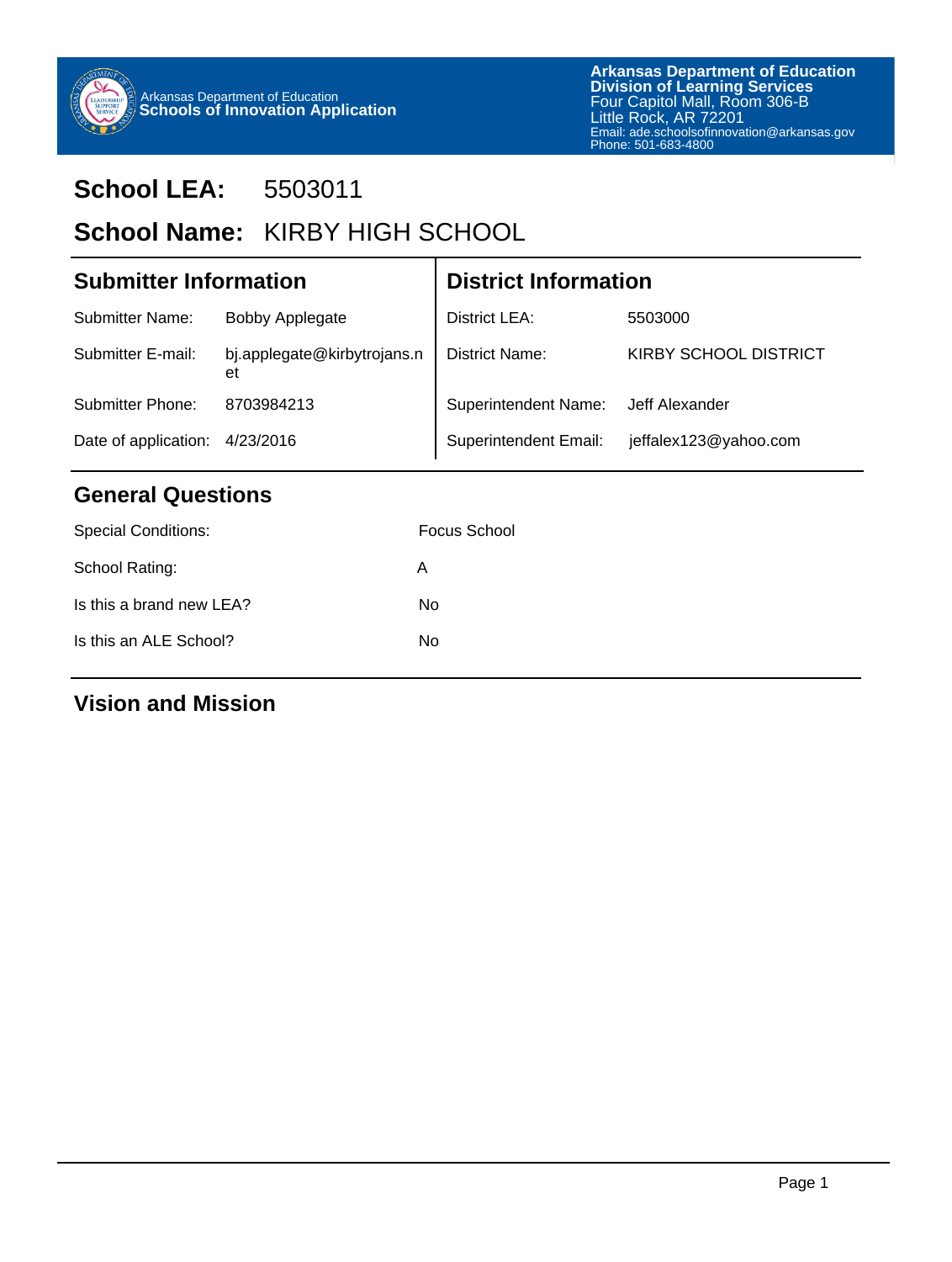

**Arkansas Department of Education** Email: ade.schoolsofinnovation@arkansas.gov **Division of Learning Services** Four Capitol Mall, Room 306-B Little Rock, AR 72201 Phone: 501-683-4800

Kirby School District Vision and Mission Statement: Kirby School District handbook 2015-16 We believe that education is the process which provides for the full development of all aspects of human growth, mental, emotional, social, and physical , which promote the ideas of democratic citizenship in a changing world.

It is the goal of Kirby School District to provide our students with the opportunities and guidance necessary to:

- Master and maintain the process of learning;
- Become independent thinkers;
- Develop self-discipline;
- Develop reasoning and problem-solving skills; and

• Become more cognizant of and more involved in their environment

With learning identified as a lifelong process, these developed skills will help students succeed in their communities. Through this continuing educational process, students will become productive members in society.

Just as Kirby School District's mission is to develop skills to help students succeed in their communities and become productive members of society, our School of Innovation plan reflects that mission. The mission of our proposed School of Innovation is to prepare our students with knowledge, skills, and

relevant experiences that will increase students' achievement and career readiness and will enable them to lead productive and fulfilling lives.

Our plan's vision also mirrors Kirby School District's vision. We believe that all students are talented in different ways, and we must foster a community spirit with all stakeholders, including parents, students, teachers, community members, and employers. We envision a partnership with local employers and the local community college to transform our approach to career readiness. Our motto: Unity through Diversity-One School, Different Paths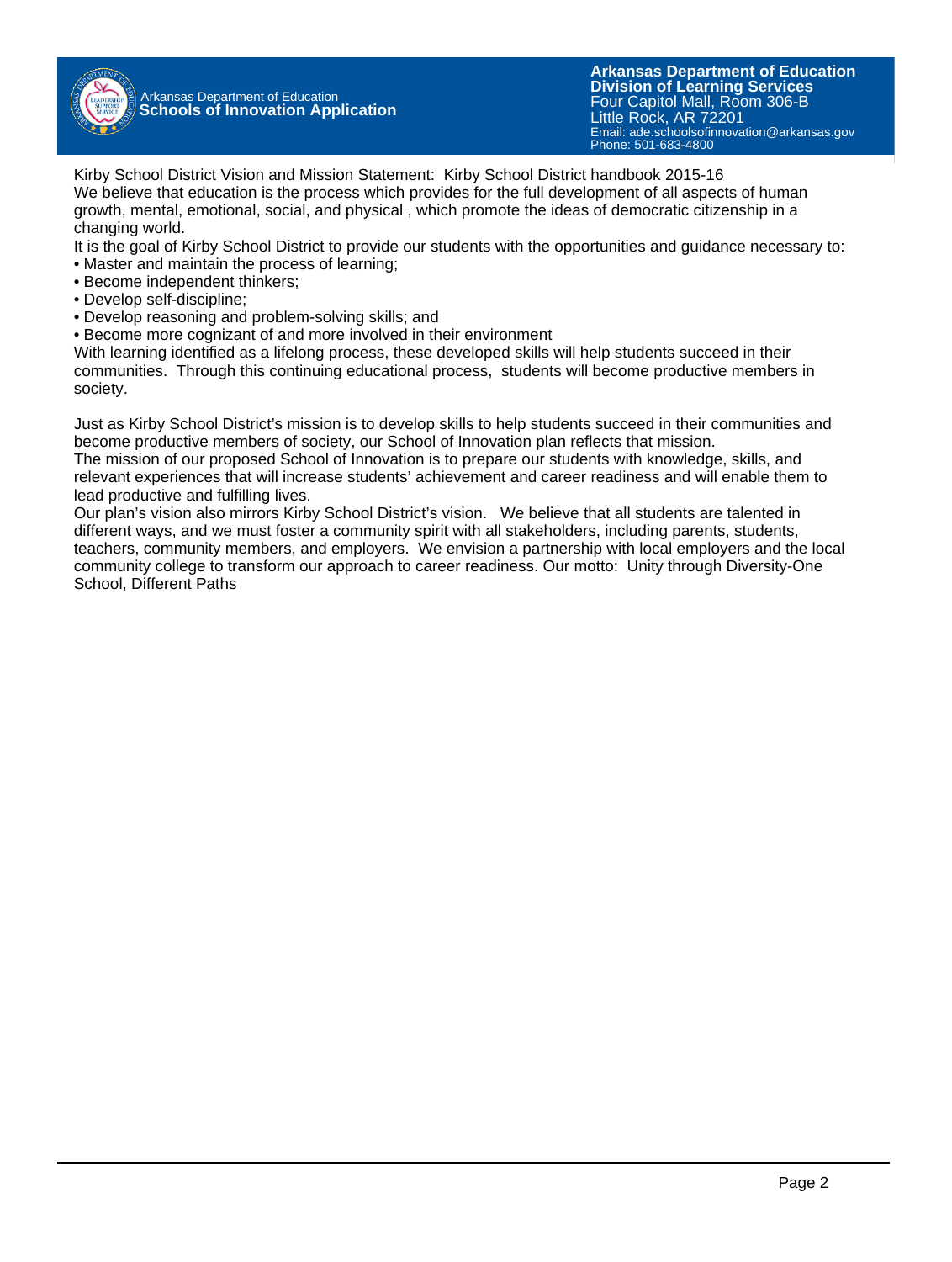

### **Goals and Performance Targets**

#### Rationale for Innovation

Kirby High School's proposed plan by our School of Innovation Council will create a partnership with our community, local industries, and the local community college to transform our approach to career readiness. We want to become a true business model, teaching all of our students employability skills or "soft skills". We have met with several major local employers, Tyson, Pilgrim, Georgia Pacific, Weyerhaeuser. Without fail, all have voiced an urgent need for employees with strong communication, organizational, and time management skills. As one employer said, "Give me an employee who can speak clearly, dress appropriately, smile, shake my hand, and speak with confidence, not arrogance." We want to increase student achievement and workforce readiness in STEM fields by engaging students in real world lessons in math, science, and technology. Employers revealed a need for math skills in real world problems (inventory control, accounting), mechanical aptitude, and use of technology.

To be granted this status will create opportunities for our students that will allow them to lead a productive life and be a valuable employee and community leader. It will provide valuable training to students, and employers will gain skilled people to fill jobs. It will accelerate our college-bound students and prepare them for postsecondary success. This will be a shift to student-centered learning. Our hope also is that it will attract students to our school and help retain the ones we have.

Kirby School District is a rural school located in Pike county, Arkansas, in which the poverty rate was 67.92% on the 2015 ESEA District report, and 57.65% poverty rate for the high school. This year's free and reduced lunch count was 72.32% for high school at the end of the 2nd quarter. The district has experienced high mobility which with district enrollment fluctuations from 378-343 last year with a similar pattern this year. Due to the high poverty in our district and the instability in homes, we have a high number of students receiving therapeutic family services. 35 out of 329 (10%) students in our district are receiving those services. There are no industries located in our district. Local industries are actually employers in the surrounding area. A sawmill that employed over two hundred employees shut down four years ago. A meeting with Pike County Judge, Dwight Mack revealed the mill is slated to reopen in April 2016.

 Without the designation and the accompanying waivers, we would be unable to provide the offerings designed into our plan. A barrier without this approval is our fluctuating enrollment over several years, resulting in offerings designed to meet the standards, but with a few enhancements and a small number of staff. We will have one 7th grade class, one 8th grade class, and two 9th grade classes. Sometimes a second class must be created because we are over the limit by one or two students.

| <b>Goal</b> | <b>Goal Description</b>                                                                                                                                          |  |
|-------------|------------------------------------------------------------------------------------------------------------------------------------------------------------------|--|
|             | Reduce achievement gap<br>among our TAG group,<br>economically disadvantaged,<br>in academics and graduation<br>rate.                                            |  |
| 2           | Increase student achievement<br>in math and literacy with a<br>focus on students meeting or<br>exceeding personal growth<br>goals                                |  |
| 3           | Students will participate in the<br>new curriculum options and<br>increase the number of<br>students going to college<br>and/or receiving technical<br>training. |  |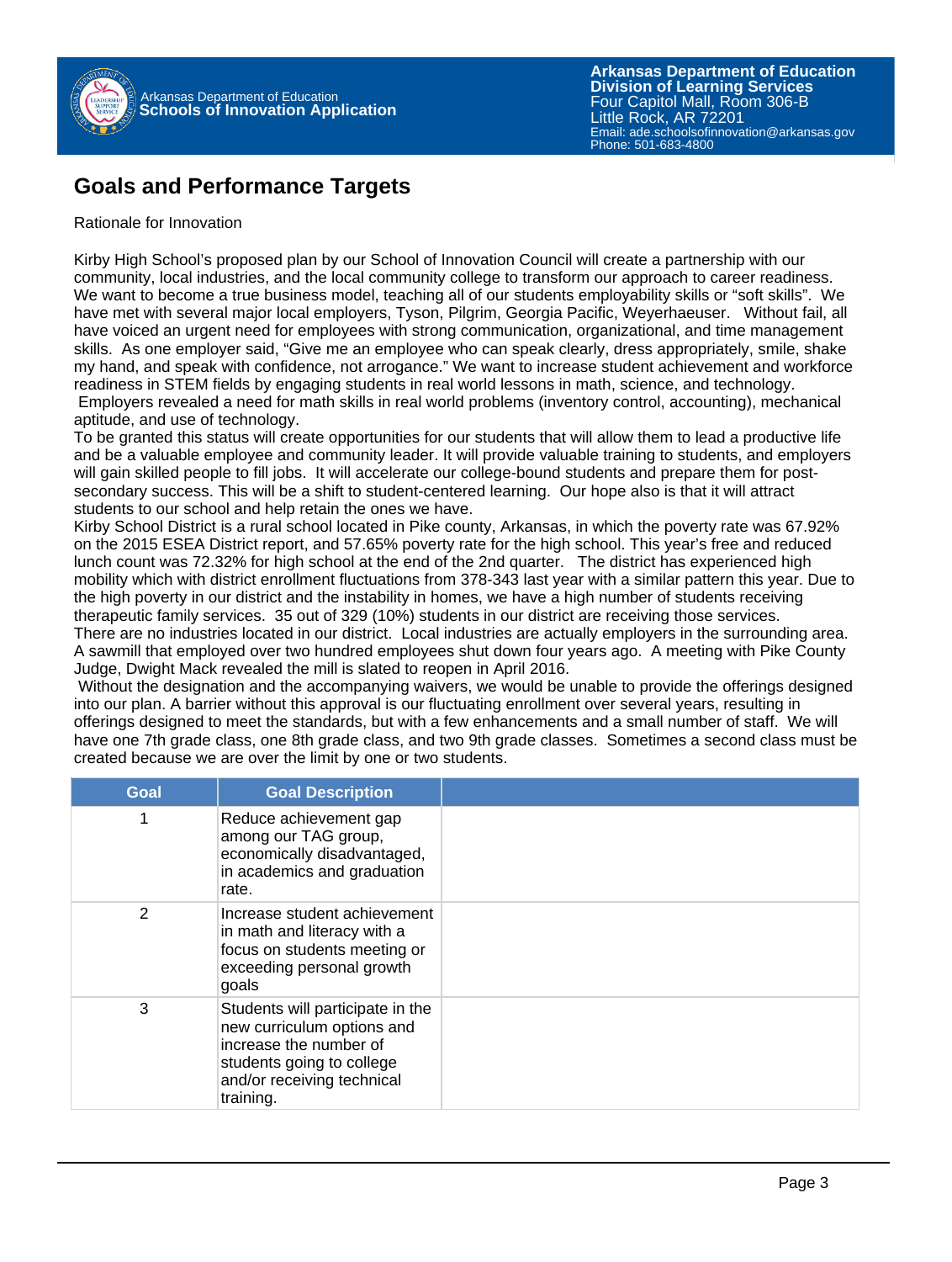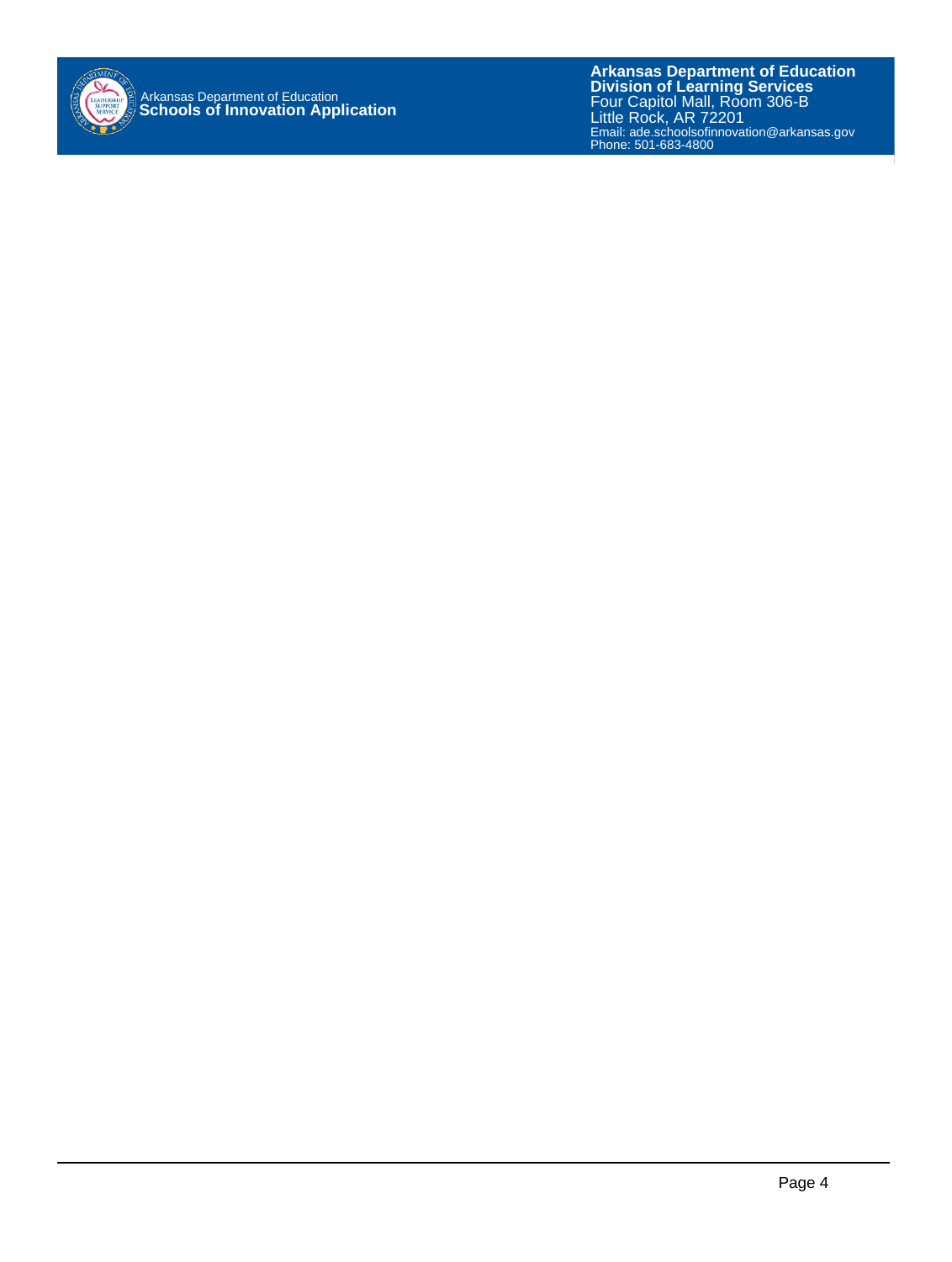

#### **Innovations**

| <b>Innovation</b>                                                                                                                                                                                      | <b>Purpose</b>                                                                                                                                                                                                                                                                                                                                                                                                                                                                                                                                                                                                                                                                                                                                                                                                                                                                                                                                                                                   |
|--------------------------------------------------------------------------------------------------------------------------------------------------------------------------------------------------------|--------------------------------------------------------------------------------------------------------------------------------------------------------------------------------------------------------------------------------------------------------------------------------------------------------------------------------------------------------------------------------------------------------------------------------------------------------------------------------------------------------------------------------------------------------------------------------------------------------------------------------------------------------------------------------------------------------------------------------------------------------------------------------------------------------------------------------------------------------------------------------------------------------------------------------------------------------------------------------------------------|
| Career pathways available to 11th-12th<br>students.<br>Pathways:<br>• Welding Technology;<br>• Healthcare (CNA certification);<br>• Computer Technology; and<br>• Cosmetology                          | The pathways will result in a value-added diploma and<br>credentials that are valued by local employers and aligned with<br>current and emerging market needs so that completing a<br>pathway opens real doors of opportunity in the job market.                                                                                                                                                                                                                                                                                                                                                                                                                                                                                                                                                                                                                                                                                                                                                 |
| Student-centered learning supported by a PSP<br>(personalized success plan)                                                                                                                            | Our plan will shift education to a student-centered learning<br>approach to meet the needs of all students. The focus of<br>learning will be the student, not the instruction nor the teacher.<br>Students will be involved in decision-making, and instruction<br>will focus on skills and practices that enable independent<br>problem-solving. A personal learning plan, that we will refer to<br>as PSP (personalized success plan), will be developed by<br>students in collaboration with teachers, counselor, and parents<br>as a way to achieve short and long term learning targets. Our<br>innovation plan will provide our students with a choice of a<br>traditional class schedule or accelerated digital learning for<br>students in 9th-12th grades. . A major component of the digital<br>path will be teacher mentoring. As Mr. Ken Grover presented<br>at the OIE Innovation Summit, student-focused learning pillars<br>are time, path, place, and pace supported by mentors. |
| To become a true business model, teaching all<br>of our students employability skills or "soft"<br>skills", supported by our PRO (Personal<br>Readiness Outreach) advisory class and flex<br>schedule; | • One purpose is to increase student achievement and<br>workforce readiness in STEM fields by engaging students in<br>real world lessons in math, science, and technology.<br>Employers revealed a need for math skills in real world<br>problems (inventory control, accounting), mechanical aptitude,<br>and use of technology.<br>• A second purpose is to accelerate our college-bound students<br>and better prepare them for post-secondary success.<br>• A third purpose is to facilitate a cultural shift in personal<br>responsibility, with an emphasis on relationships, mentors, and<br>community awareness.                                                                                                                                                                                                                                                                                                                                                                         |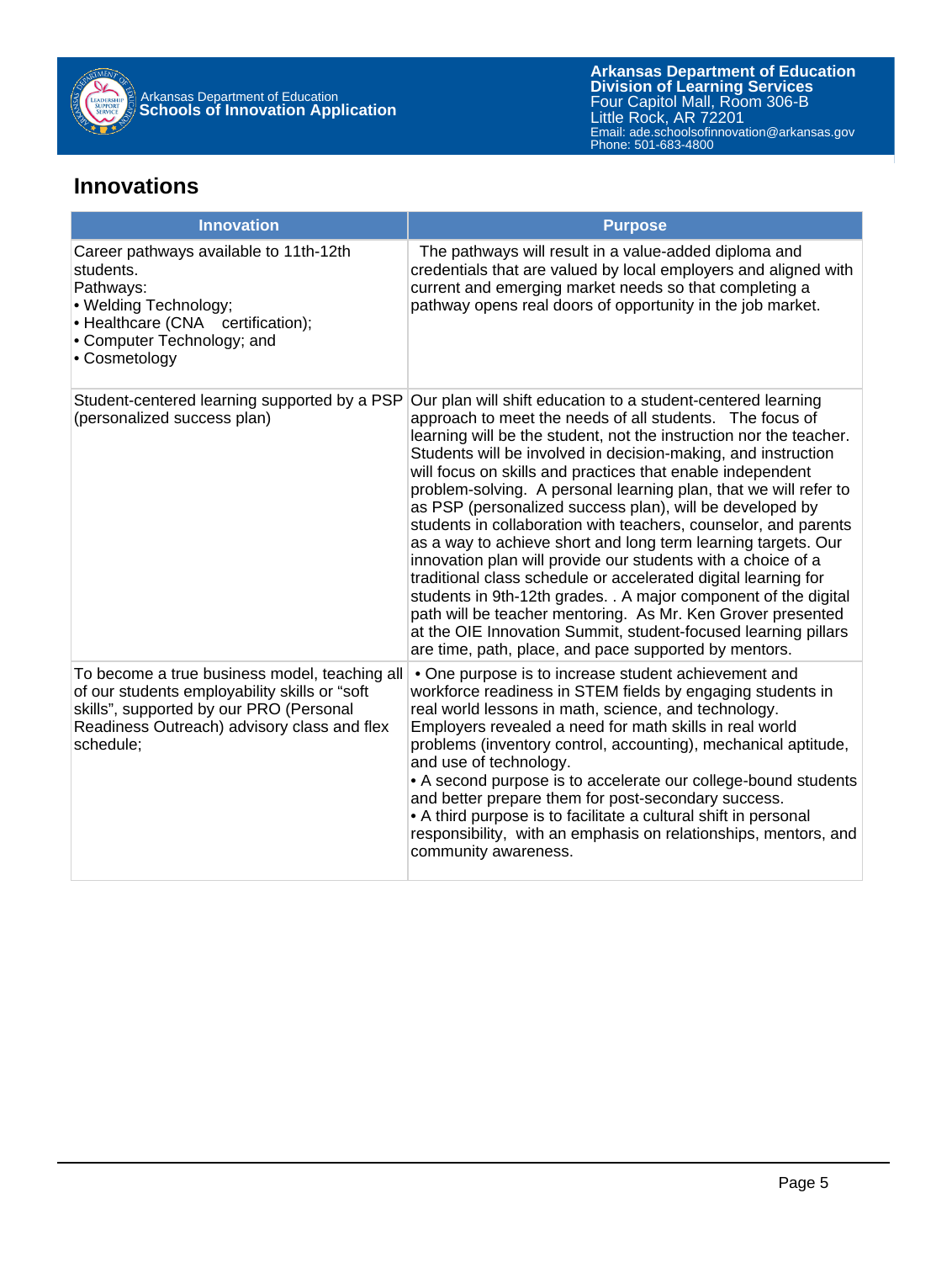

### **Innovation Plan**

| <b>Plan Date</b> | <b>Action</b>                                                                                                                                                                                                                                                                                                                                                                                                                                                                                                                                                                                                                                                                                                                                                                                                                                                                                                                                                                                                                                                                                                                                                                                                                                                                                                                                                                                                                                                                                                                                              | <b>Expected Outcome</b>                                                                                                        |
|------------------|------------------------------------------------------------------------------------------------------------------------------------------------------------------------------------------------------------------------------------------------------------------------------------------------------------------------------------------------------------------------------------------------------------------------------------------------------------------------------------------------------------------------------------------------------------------------------------------------------------------------------------------------------------------------------------------------------------------------------------------------------------------------------------------------------------------------------------------------------------------------------------------------------------------------------------------------------------------------------------------------------------------------------------------------------------------------------------------------------------------------------------------------------------------------------------------------------------------------------------------------------------------------------------------------------------------------------------------------------------------------------------------------------------------------------------------------------------------------------------------------------------------------------------------------------------|--------------------------------------------------------------------------------------------------------------------------------|
| 02/23/2016       | Professional development that will be<br>relevant to the innovation plan is<br>already underway.<br>Professional development will be<br>ongoing and relevant. Especially<br>supportive is the Above and Beyond<br>the Core on-site and regional hub<br>meetings. Math teachers have<br>participated in a six hour computer<br>technology coding initiative, KISS<br>Institute for Practical Robotics,<br>purchased with an Exxon grant. The<br>program provides equipment,<br>software, curriculum and professional<br>development for educators to enable<br>them to teach their students to write<br>computer code coupled with real-life<br>applications of the engineering design<br>process. All teachers will participate<br>in the second training in August 2016<br>to bring awareness to the coding<br>initiative. Our administration will<br>attend an E-school ADE training on<br>flex scheduling and will disseminate<br>the information to teachers. Our<br>career coach will facilitate a<br>professional development with<br>teachers on assisting students with<br>the multitude of career choices, as<br>recommended by the Student<br>Services team at CCCUA. Flex<br>schedule training in the summer of<br>2016 will be facilitated by Mr. Jon<br>Laffoon, principal at Pea Ridge High<br>School. A regional innovation summit<br>meeting at Dawson Educational<br>Cooperative is already scheduled<br>also. Weekly meetings with students<br>will be necessary at first to assist the<br>students in adapting to the flex<br>schedule. | Kirby High School staff will be trained and<br>well prepared to implement the changes<br>that the plan of innovation requires. |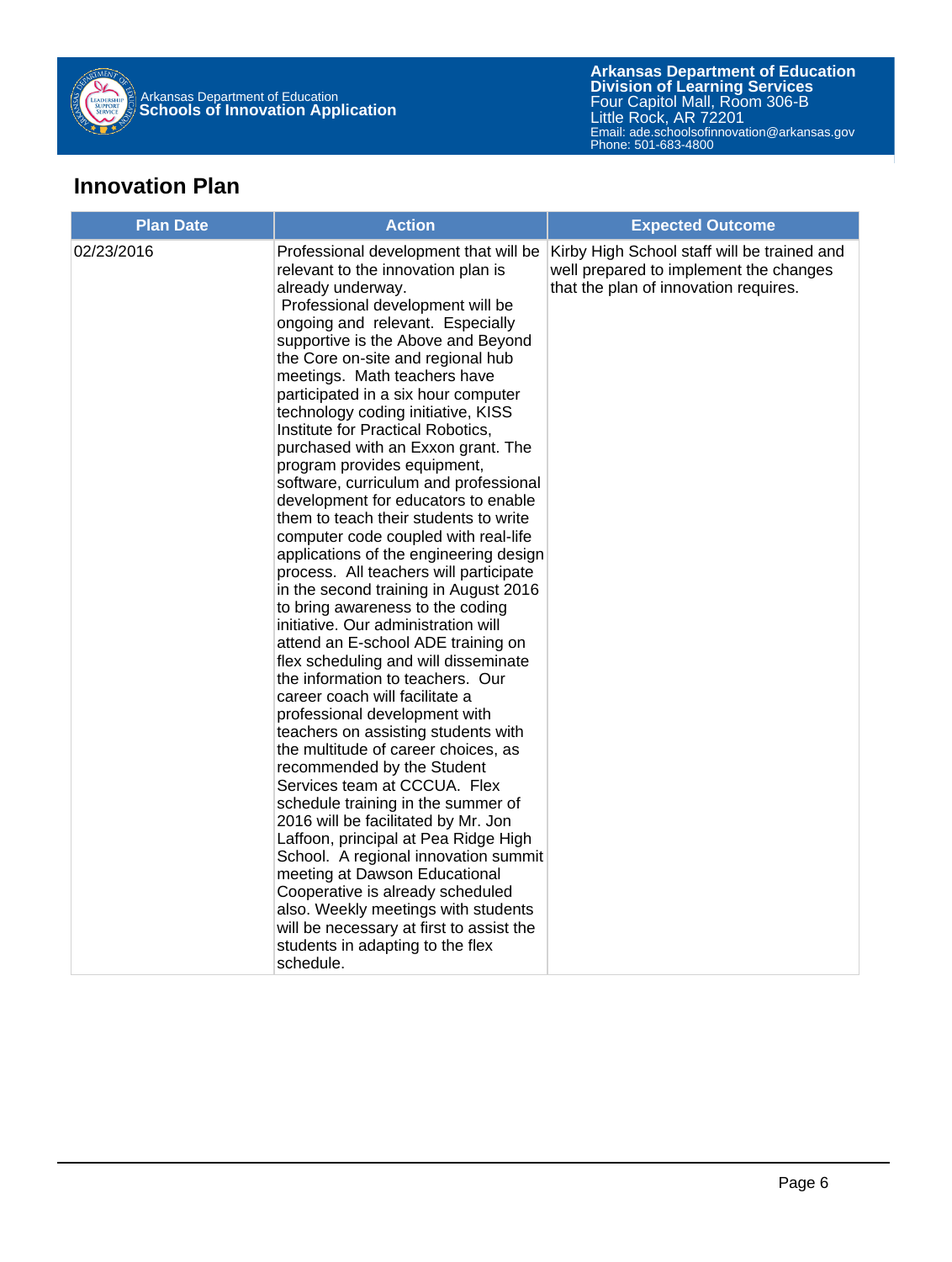

| <b>Plan Date</b> | <b>Action</b>                                                                                                                                                                                                                                                                                                                                                                                                                                                                                                                                                                                                                                                                                                                                                                                        | <b>Expected Outcome</b>                                                                                                                                                                                                                                                                                                                                                                                             |
|------------------|------------------------------------------------------------------------------------------------------------------------------------------------------------------------------------------------------------------------------------------------------------------------------------------------------------------------------------------------------------------------------------------------------------------------------------------------------------------------------------------------------------------------------------------------------------------------------------------------------------------------------------------------------------------------------------------------------------------------------------------------------------------------------------------------------|---------------------------------------------------------------------------------------------------------------------------------------------------------------------------------------------------------------------------------------------------------------------------------------------------------------------------------------------------------------------------------------------------------------------|
| 08/14/2016       | Our plan will make quality career<br>pathways available to our students,<br>pathways that combine rigorous<br>academics with an applied curriculum<br>and work-based learning<br>opportunities supported by focused<br>career planning and guidance.<br>Pathways:<br>• Welding Technology;<br>• Healthcare (CNA certification);<br>• Computer Technology; and<br>• Cosmetology<br>These secondary career training<br>options, which are a part of a<br>partnership with our local higher<br>education institutions, will apply<br>credits toward high school graduation<br>and technical certification. Students<br>will take these specialized courses at<br>no cost. Kirby is approximately 40<br>minutes from CCCUA, and we will be<br>responsible for transportation or<br>facilities on campus. | . The pathways will result in a value-added<br>diploma and credentials that are valued by<br>local employers and aligned with current<br>and emerging market needs so that<br>completing a pathway opens real doors of<br>opportunity in the job market.                                                                                                                                                            |
| 08/14/2016       | This plan will provide our students<br>with a choice of a traditional class<br>schedule, accelerated digital mastery<br>learning, and/or concurrent credit for<br>students in 9th-12th grades.                                                                                                                                                                                                                                                                                                                                                                                                                                                                                                                                                                                                       | These choices will prepare our students for<br>post-secondary success. This plan will<br>give students personal responsibility and<br>allow students to take ownership of their<br>own educational futures. Students will be<br>transported to CCCUA by bus. This is a 30<br>minute drive to CCCUA at Nashville,<br>Arkansas. Transportation costs, including<br>a driver and fuel, were included in the<br>budget. |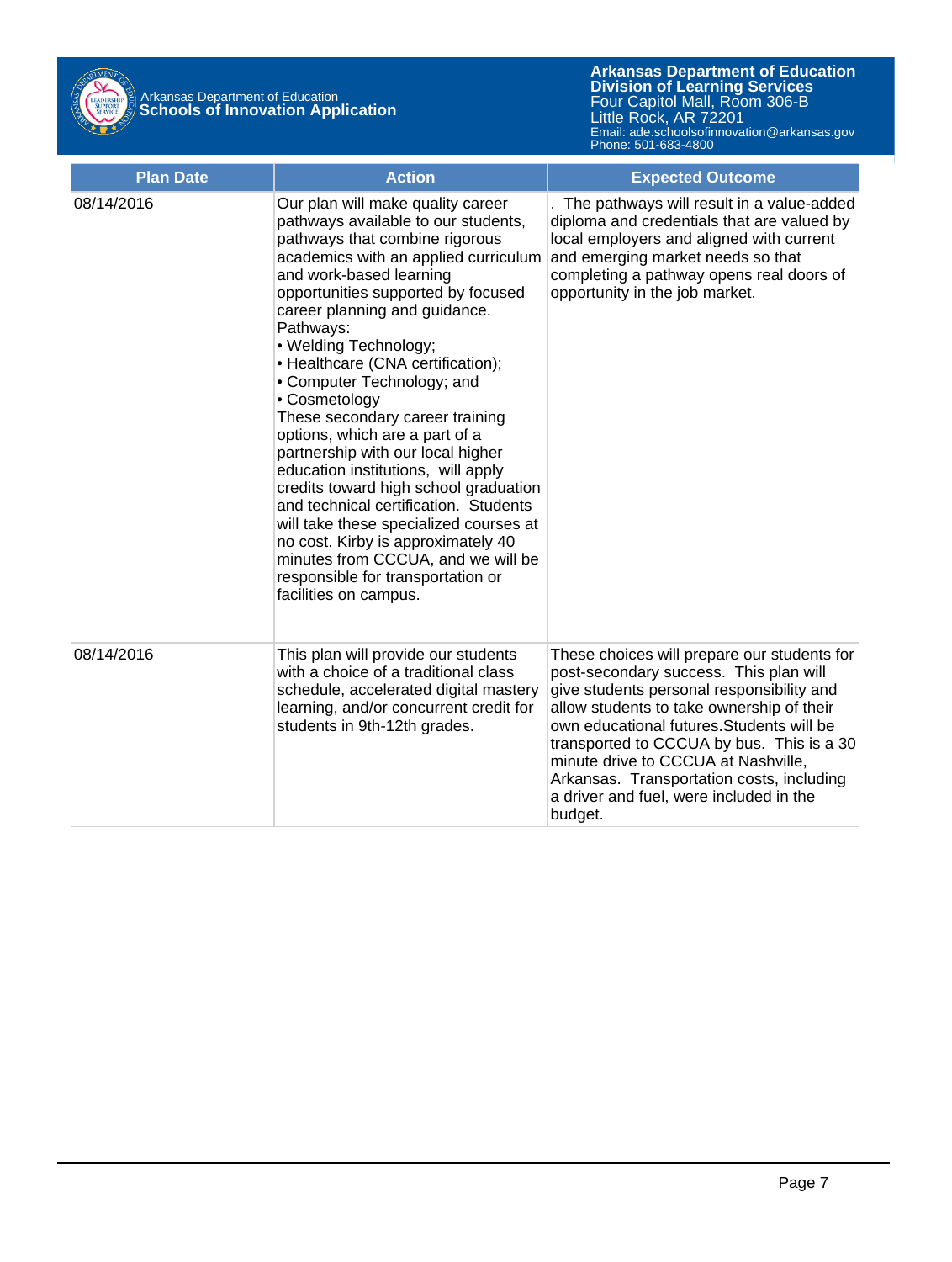

| 01/29/2016 | We have many best practices,<br>research-based programs,<br>interventions, resources, and<br>curriculum including:<br>• Engage NY curriculum;<br>• Above and Beyond the Core<br>resources:<br>• Renlearn Enterprise STAR reading<br>and math benchmark and progress<br>monitoring assessments;<br>• Study Island;<br>• Strong leadership team that<br>establishes the conditions for student<br>learning, identifies student academic<br>needs based on student data, and<br>provides instructional support to all<br>teachers;<br>• 10th-12th students will attend a<br>Career Fair sponsored by local<br>businesses and CCCUA;<br>• Kirby High School will sponsor a<br>Career Fair in April on campus;<br>• Kirby High School was one of the<br>few A schools on the ESEA Report<br>Card; and<br>• Career coach in place                                                                          | The expected outcome from these best<br>practices are all to increase student<br>learning and achievement. Our outcomes<br>also include increasing vocational pathway<br>options for students at Kirby High School<br>and increase the number of students<br>graduating with a value added diploma<br>within 3 years.                                                                                                                                                                                                                                                                                                                                                                                                                                                                                                                                                                                                                                                                                                                                            |
|------------|------------------------------------------------------------------------------------------------------------------------------------------------------------------------------------------------------------------------------------------------------------------------------------------------------------------------------------------------------------------------------------------------------------------------------------------------------------------------------------------------------------------------------------------------------------------------------------------------------------------------------------------------------------------------------------------------------------------------------------------------------------------------------------------------------------------------------------------------------------------------------------------------------|------------------------------------------------------------------------------------------------------------------------------------------------------------------------------------------------------------------------------------------------------------------------------------------------------------------------------------------------------------------------------------------------------------------------------------------------------------------------------------------------------------------------------------------------------------------------------------------------------------------------------------------------------------------------------------------------------------------------------------------------------------------------------------------------------------------------------------------------------------------------------------------------------------------------------------------------------------------------------------------------------------------------------------------------------------------|
| 08/14/2016 | But to make our plan a reality of<br>creating these career pathways and<br>to change and support this new focus<br>these measures need to be added:<br>• A formalization of our partnership<br>with Cossatot Community College-<br>University of Arkansas;<br>• Choice of a traditional class<br>schedule or accelerated digital<br>learning for students in 9th-12th<br>grades, supported by a flex schedule;<br>• 8th students access to begin taking<br>high school credit classes;<br>• 1:1 computer technology<br>(Chromebook);<br>• PRO (Personal Readiness<br>Outreach) Advisory class-Each<br>teacher would have responsibility for<br>a class that meets daily and spends<br>at least 2 days a week examining<br>student's grades, academic<br>achievement, and career plan<br>This intense focus on<br>actions.<br>student advisory is unique and will be<br>a key component to increasing | The expected outcome of these measures<br>that support our new focus is to reduce the<br>achievement gap among our TAG group,<br>economically disadvantaged, in academics<br>by offering a variety of differentiated<br>learning experiences for all students which<br>will motivate students to increase their<br>achievement and to reduce achievement<br>gap among our TAG group's, economically<br>disadvantaged, graduation rate by<br>offering a variety of differentiated learning<br>experiences for all students which will<br>motivate students to graduate. Another<br>outcome expected is to increase student<br>achievement in math and literacy with a<br>focus on students meeting or exceeding<br>personal growth goals by offering a variety<br>of differentiated learning experiences and a<br>shift to a culture of personal responsibility.<br>A last outcome expected is that students<br>will participate in the new curriculum<br>options and increase the number of<br>students going to college and/or receiving<br>technical training. |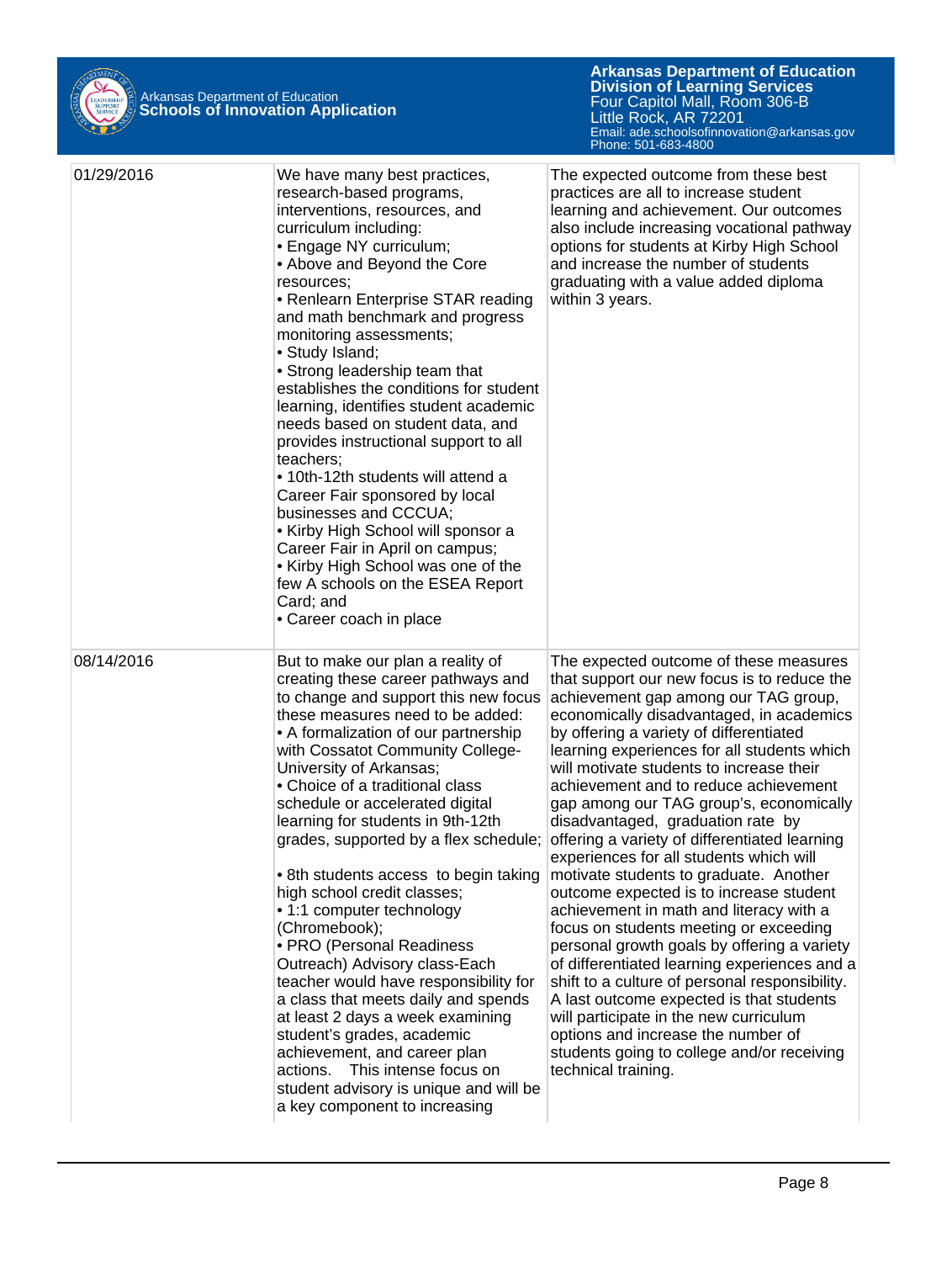

| attendance and on track to<br>graduation. The coursework will also<br>include time management and<br>organizational skills, and a cultural<br>shift in personal responsibility, with an<br>emphasis on relationships, mentors,<br>and community awareness.;<br>• Personalized Success Plan will be<br>developed by students in<br>collaboration with teachers,<br>counselor, and parents as a way to<br>achieve short and long-term learning<br>targets;                                                                                                                                                                                                                                                                                                                                                                                                                            |  |
|-------------------------------------------------------------------------------------------------------------------------------------------------------------------------------------------------------------------------------------------------------------------------------------------------------------------------------------------------------------------------------------------------------------------------------------------------------------------------------------------------------------------------------------------------------------------------------------------------------------------------------------------------------------------------------------------------------------------------------------------------------------------------------------------------------------------------------------------------------------------------------------|--|
| • Structured Learning Time as a<br>safety net and as an effective RTI;<br>and<br>• Google School<br>The flex mod schedule is a flexible or<br>modular schedule that allows<br>extended learning time for core<br>classes and to break away from a<br>routinized bell schedule. Students will<br>engage in comprehensive offerings of<br>rigorous courses within a Flex Mod<br>structure that both support students<br>individually and build community.<br>Educators will collaborate in the Flex<br>Mod environment, creating research-<br>based programs to facilitate students'<br>academic and personal growth.<br>Students and teachers will<br>collaborate one-on-one and in small<br>groups during "independent learning<br>time," time built into the Flex Mod<br>schedule specifically to support the<br>learner. Flex scheduling will allow our<br>plan to be successful. |  |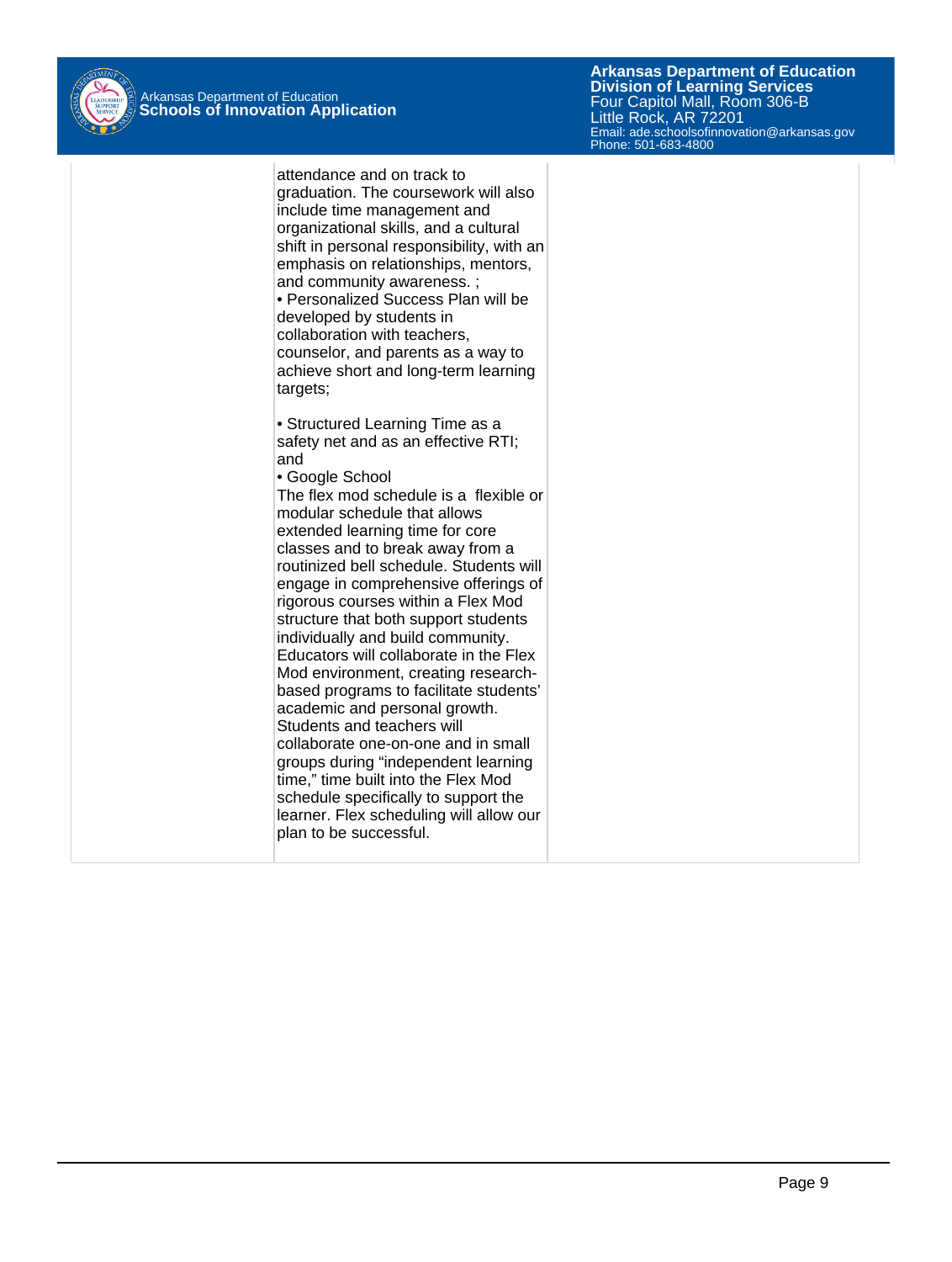

### **Requested Waivers**

| <b>Code section, Rule, or Local</b><br><b>Policy</b>                              | <b>Goal</b> | <b>Rationale</b>                                                                                                                                                                                                                                                                                                                                                                                                                                                                                                                                                                                                                                                                                                                                                                                                                                                                                                                                                                                                                                                                                                                                                                                                                                                                                                                                                                                                                                                                                                                                                  |
|-----------------------------------------------------------------------------------|-------------|-------------------------------------------------------------------------------------------------------------------------------------------------------------------------------------------------------------------------------------------------------------------------------------------------------------------------------------------------------------------------------------------------------------------------------------------------------------------------------------------------------------------------------------------------------------------------------------------------------------------------------------------------------------------------------------------------------------------------------------------------------------------------------------------------------------------------------------------------------------------------------------------------------------------------------------------------------------------------------------------------------------------------------------------------------------------------------------------------------------------------------------------------------------------------------------------------------------------------------------------------------------------------------------------------------------------------------------------------------------------------------------------------------------------------------------------------------------------------------------------------------------------------------------------------------------------|
| 2. Licensure Section 15.03 of the<br><b>Standards for Accreditation</b>           | 3           | In an effort to prepare students to be both college and<br>career ready, the district requests the ability to employ<br>instructors, with specialized skills and abilities, to teach<br>career education classes, on a limited basis. This request<br>is driven by the difficulty of obtaining licensed employees<br>in certain trade and vocational career offerings.                                                                                                                                                                                                                                                                                                                                                                                                                                                                                                                                                                                                                                                                                                                                                                                                                                                                                                                                                                                                                                                                                                                                                                                            |
| 3. Required Time for Instruction<br>10.01.4 of the Standards for<br>Accreditation | 1           | This school seeks to allow the opportunity to individualize<br>instruction for all students. This waiver will allow a flex<br>schedule for students to take needed classes, not just<br>filling the day. Participating in a flexible schedule will open<br>opportunities for students who are on track to graduate to<br>take college and technical classes, participate in<br>community service, job shadow, or get a job.<br>Students enrolled in traditional classes will have both<br>flight 3 and flight 4 classes (meet 3 and 4 times a week)<br>for a total of 175 minutes a week for each class, along<br>with an advisory class that will meet 5 times a week for a<br>total of 125 minutes a week. The independent learning<br>time is dependent on the student maintaining his grades at<br>an acceptable level. As soon as a student's grade falls<br>below the acceptable level, he will enter a structured<br>learning time for a minimum of 10 days.<br>Students with a blended learning schedule will actually be<br>spending more time engaged in learning, acquiring<br>knowledge, and demonstrating competencies. Due to the<br>personalized learning approach, students are engaged at<br>all times in their learning. Students are also able to<br>engage in their learning during non-school hours, as well<br>as nights and weekends.<br>Students will be transported to CCCUA by bus. This is a<br>30 minute drive to CCCUA at Nashville, Arkansas.<br>Transportation costs, including a driver and fuel, were<br>included in the budget. |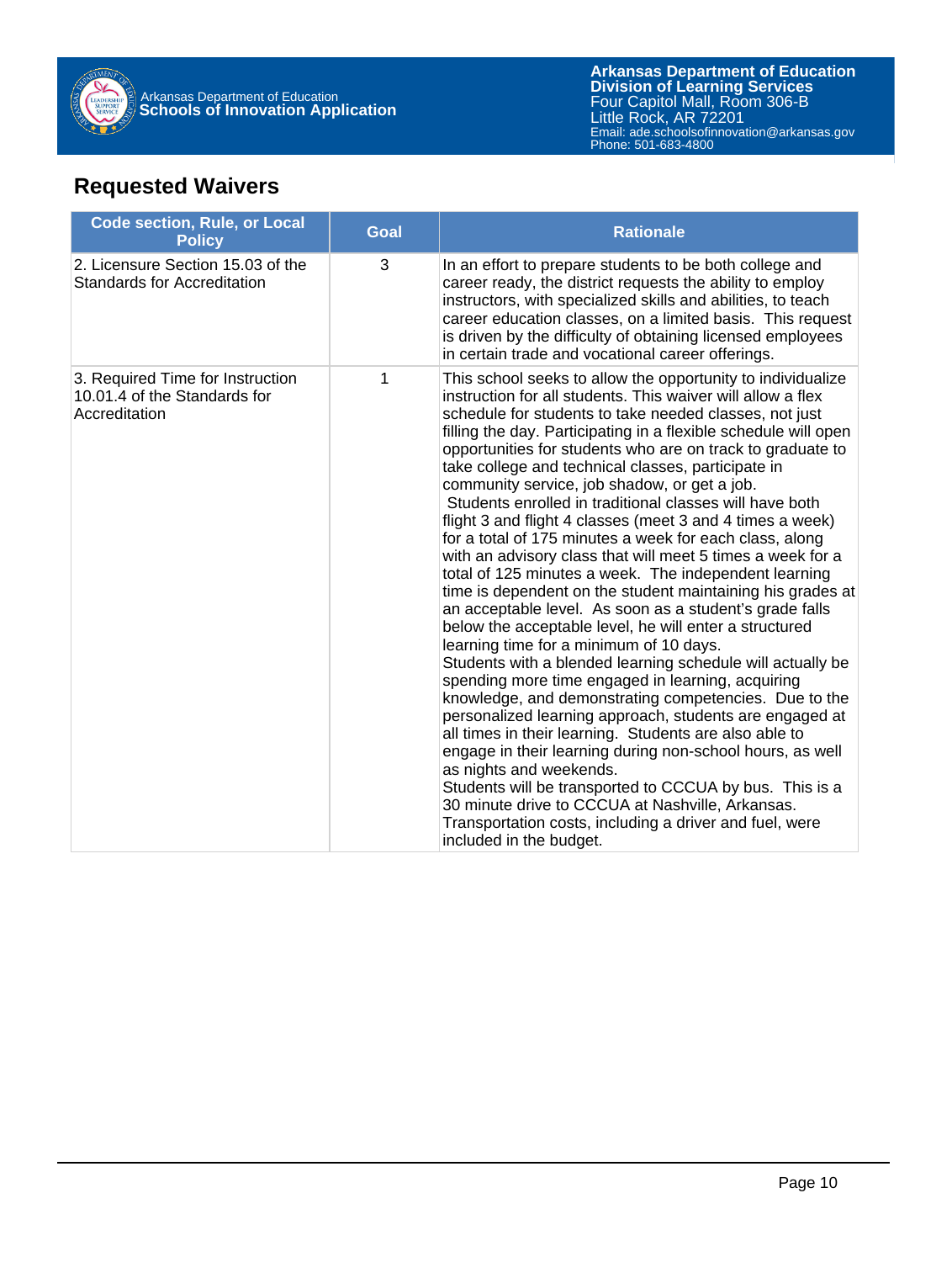| <b>Code section, Rule, or Local</b><br><b>Policy</b>                                    | <b>Goal</b>    | <b>Rationale</b>                                                                                                                                                                                                                                                                                                                                                                                                                                                                                                                                                                                                                                                                                                                                                                                                                                                                                                                                                                                                                                                                                                                                                                                                                                                                                                |
|-----------------------------------------------------------------------------------------|----------------|-----------------------------------------------------------------------------------------------------------------------------------------------------------------------------------------------------------------------------------------------------------------------------------------------------------------------------------------------------------------------------------------------------------------------------------------------------------------------------------------------------------------------------------------------------------------------------------------------------------------------------------------------------------------------------------------------------------------------------------------------------------------------------------------------------------------------------------------------------------------------------------------------------------------------------------------------------------------------------------------------------------------------------------------------------------------------------------------------------------------------------------------------------------------------------------------------------------------------------------------------------------------------------------------------------------------|
| Graduation Requirements 14.03 of<br>the Standards for Accreditation                     | $\overline{2}$ | Opportunities for digital course delivery designed for self-<br>paced learning could find students mastering course<br>content in less than 120 clock hours. If mastery is<br>determined, students would advance on to the next course<br>in their personalized success plan. This waiver request is<br>in relation to 'seat time', not graduation requirements. All<br>applicable course frameworks and standards will be fully<br>adhered to and taught. The independent learning time is<br>dependent on the student maintaining his grades at an<br>acceptable level. As soon as a student's grade falls below<br>the acceptable level, he will enter a structured learning<br>time for a minimum of 10 days.<br>Students with a blended learning schedule will actually be<br>spending more time engaged in learning, acquiring<br>knowledge, and demonstrating competencies. Due to the<br>personalized learning approach, students are engaged at<br>all times in their learning. Students are also able to<br>engage in their learning during non-school hours, as well<br>as nights and weekends.<br>Students will be transported to CCCUA by bus. This is a<br>30 minute drive to CCCUA at Nashville, Arkansas.<br>Transportation costs, including a driver and fuel, were<br>included in the budget. |
| <b>Student Performance-Grading</b><br>scale 12.02 of the Standards for<br>Accreditation | 3              | The technical career training offerings may require a<br>nontraditional grading scale. This waiver request is<br>intended for only non-core (vocational) courses that lend<br>themselves to alternative descriptions of "mastery".<br>We will utilize the grading scale of our partner, Cossatot<br>Community College for each of our career pathways,<br>which at this time is a traditional grading scale. Should<br>CCCUA's scale be different, it will be more rigorous and<br>better suited to the specific educational program.                                                                                                                                                                                                                                                                                                                                                                                                                                                                                                                                                                                                                                                                                                                                                                           |
| Qualified Teachers 6-15-1004                                                            | 3              | In an effort to prepare students to be both college and<br>career ready, the district requests the ability to employ<br>instructors, with specialized skills and abilities, to teach<br>career education classes, on a limited basis. This request<br>is driven by the difficulty of obtaining licensed employees<br>in certain trade and vocational career offerings.                                                                                                                                                                                                                                                                                                                                                                                                                                                                                                                                                                                                                                                                                                                                                                                                                                                                                                                                          |
| Licensure 6-17-309                                                                      | 3              | In an effort to prepare students to be both college and<br>career ready, the district requests the ability to employ<br>instructors, with specialized skills and abilities, to teach<br>career education classes, on a limited basis. This request<br>is driven by the difficulty of obtaining licensed employees<br>in certain trade and vocational career offerings.                                                                                                                                                                                                                                                                                                                                                                                                                                                                                                                                                                                                                                                                                                                                                                                                                                                                                                                                          |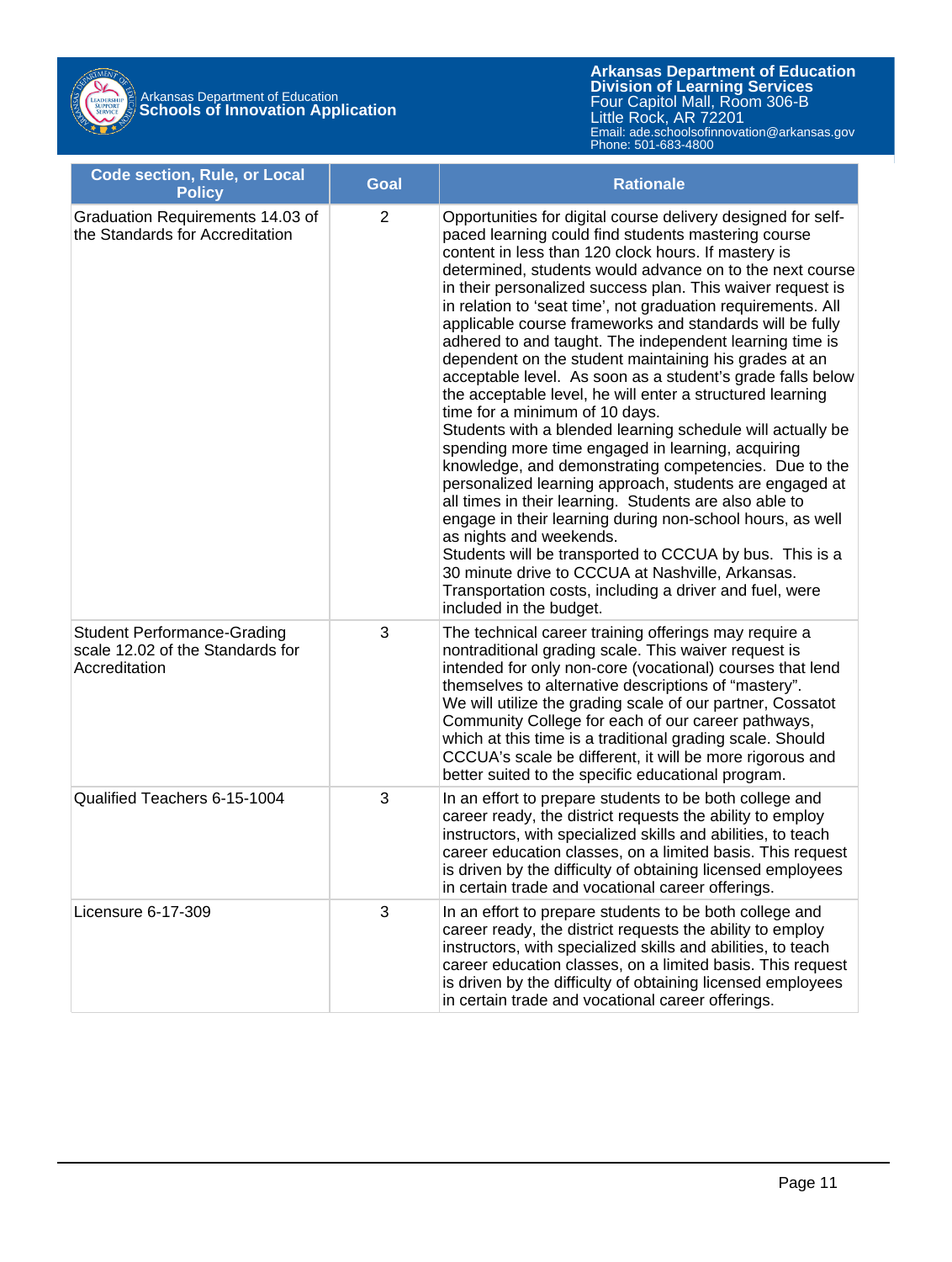

| <b>Code section, Rule, or Local</b><br><b>Policy</b> | <b>Goal</b> | <b>Rationale</b>                                                                                                                                                                                                                                                                                                                                                                                                                                                                                                                                                                                                                                                                                                                                                                                                                                                                                                                                                                                                                                                                                                                                                                                                                                                                                                                                                                                                                                                                                                                                                  |
|------------------------------------------------------|-------------|-------------------------------------------------------------------------------------------------------------------------------------------------------------------------------------------------------------------------------------------------------------------------------------------------------------------------------------------------------------------------------------------------------------------------------------------------------------------------------------------------------------------------------------------------------------------------------------------------------------------------------------------------------------------------------------------------------------------------------------------------------------------------------------------------------------------------------------------------------------------------------------------------------------------------------------------------------------------------------------------------------------------------------------------------------------------------------------------------------------------------------------------------------------------------------------------------------------------------------------------------------------------------------------------------------------------------------------------------------------------------------------------------------------------------------------------------------------------------------------------------------------------------------------------------------------------|
| Licensure 6-17-919                                   | 3           | In an effort to prepare students to be both college and<br>career ready, the district requests the ability to employ<br>instructors, with specialized skills and abilities, to teach<br>career education classes, on a limited basis. This request<br>is driven by the difficulty of obtaining licensed employees<br>in certain trade and vocational career offerings.                                                                                                                                                                                                                                                                                                                                                                                                                                                                                                                                                                                                                                                                                                                                                                                                                                                                                                                                                                                                                                                                                                                                                                                            |
| Licensure 6-17-902                                   | 3           | In an effort to prepare students to be both college and<br>career ready, the district requests the ability to employ<br>instructors, with specialized skills and abilities, to teach<br>career education classes, on a limited basis. This request<br>is driven by the difficulty of obtaining licensed employees<br>in certain trade and vocational career offerings.                                                                                                                                                                                                                                                                                                                                                                                                                                                                                                                                                                                                                                                                                                                                                                                                                                                                                                                                                                                                                                                                                                                                                                                            |
| Licensure 6-17-401                                   | 3           | In an effort to prepare students to be both college and<br>career ready, the district requests the ability to employ<br>instructors, with specialized skills and abilities, to teach<br>career education classes, on a limited basis. This request<br>is driven by the difficulty of obtaining licensed employees<br>in certain trade and vocational career offerings.                                                                                                                                                                                                                                                                                                                                                                                                                                                                                                                                                                                                                                                                                                                                                                                                                                                                                                                                                                                                                                                                                                                                                                                            |
| Required Time for Instruction 6-16-<br>102           | 1           | This school seeks to allow the opportunity to individualize<br>instruction for all students. This waiver will allow a flex<br>schedule for students to take needed classes, not just<br>filling the day. Participating in a flexible schedule will open<br>opportunities for students who are on track to graduate to<br>take college and technical classes, participate in<br>community service, job shadow, or get a job.<br>Students enrolled in traditional classes will have both<br>flight 3 and flight 4 classes (meet 3 and 4 times a week)<br>for a total of 175 minutes a week for each class, along<br>with an advisory class that will meet 5 times a week for a<br>total of 125 minutes a week. The independent learning<br>time is dependent on the student maintaining his grades at<br>an acceptable level. As soon as a student's grade falls<br>below the acceptable level, he will enter a structured<br>learning time for a minimum of 10 days.<br>Students with a blended learning schedule will actually be<br>spending more time engaged in learning, acquiring<br>knowledge, and demonstrating competencies. Due to the<br>personalized learning approach, students are engaged at<br>all times in their learning. Students are also able to<br>engage in their learning during non-school hours, as well<br>as nights and weekends.<br>Students will be transported to CCCUA by bus. This is a<br>30 minute drive to CCCUA at Nashville, Arkansas.<br>Transportation costs, including a driver and fuel, were<br>included in the budget. |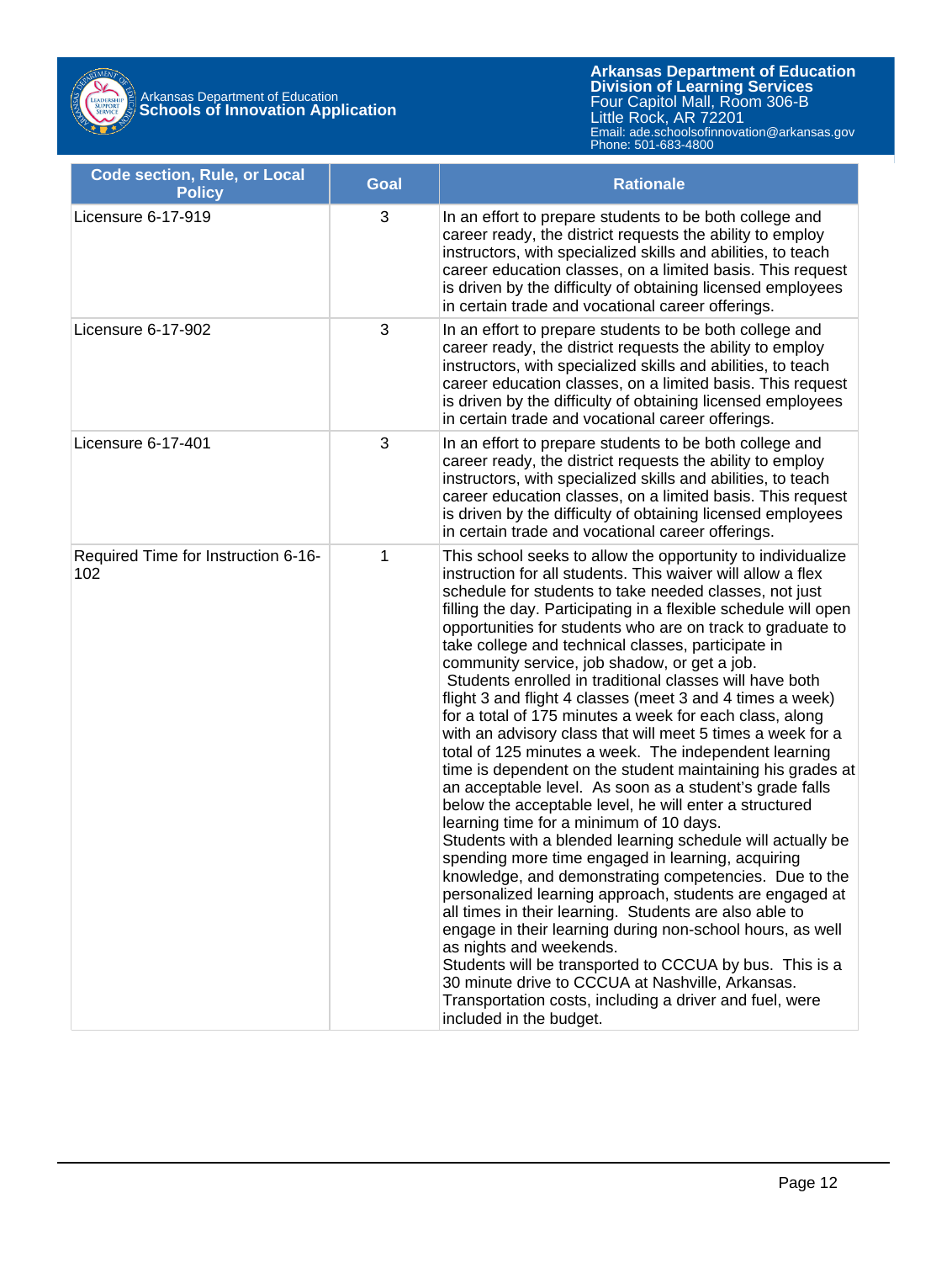

| <b>Code section, Rule, or Local</b><br><b>Policy</b> | <b>Goal</b> | <b>Rationale</b>                                                                                                                                                                                                                                                                                                                                                                                                                                                                                                                                                                                                                                                                                                                                                                                                                                                                                                                                                                                                                                                                                                                                                                                                                                                                                                                                                                                                                                                                                                                                                  |
|------------------------------------------------------|-------------|-------------------------------------------------------------------------------------------------------------------------------------------------------------------------------------------------------------------------------------------------------------------------------------------------------------------------------------------------------------------------------------------------------------------------------------------------------------------------------------------------------------------------------------------------------------------------------------------------------------------------------------------------------------------------------------------------------------------------------------------------------------------------------------------------------------------------------------------------------------------------------------------------------------------------------------------------------------------------------------------------------------------------------------------------------------------------------------------------------------------------------------------------------------------------------------------------------------------------------------------------------------------------------------------------------------------------------------------------------------------------------------------------------------------------------------------------------------------------------------------------------------------------------------------------------------------|
| Required Time for Instruction 6-18-<br>211           | 1           | This school seeks to allow the opportunity to individualize<br>instruction for all students. This waiver will allow a flex<br>schedule for students to take needed classes, not just<br>filling the day. Participating in a flexible schedule will open<br>opportunities for students who are on track to graduate to<br>take college and technical classes, participate in<br>community service, job shadow, or get a job.<br>Students enrolled in traditional classes will have both<br>flight 3 and flight 4 classes (meet 3 and 4 times a week)<br>for a total of 175 minutes a week for each class, along<br>with an advisory class that will meet 5 times a week for a<br>total of 125 minutes a week. The independent learning<br>time is dependent on the student maintaining his grades at<br>an acceptable level. As soon as a student's grade falls<br>below the acceptable level, he will enter a structured<br>learning time for a minimum of 10 days.<br>Students with a blended learning schedule will actually be<br>spending more time engaged in learning, acquiring<br>knowledge, and demonstrating competencies. Due to the<br>personalized learning approach, students are engaged at<br>all times in their learning. Students are also able to<br>engage in their learning during non-school hours, as well<br>as nights and weekends.<br>Students will be transported to CCCUA by bus. This is a<br>30 minute drive to CCCUA at Nashville, Arkansas.<br>Transportation costs, including a driver and fuel, were<br>included in the budget. |
| Grading Scale 6-15-902                               | 3           | The technical career training offerings may require a<br>nontraditional grading scale. This waiver request is<br>intended for only non-core (vocational) courses that lend<br>themselves to alternative descriptions of "mastery".<br>We will utilize the grading scale of our partner, Cossatot<br>Community College for each of our career pathways,<br>which at this time is a traditional grading scale. Should<br>CCCUA's scale be different, it will be more rigorous and<br>better suited to the specific educational program.                                                                                                                                                                                                                                                                                                                                                                                                                                                                                                                                                                                                                                                                                                                                                                                                                                                                                                                                                                                                                             |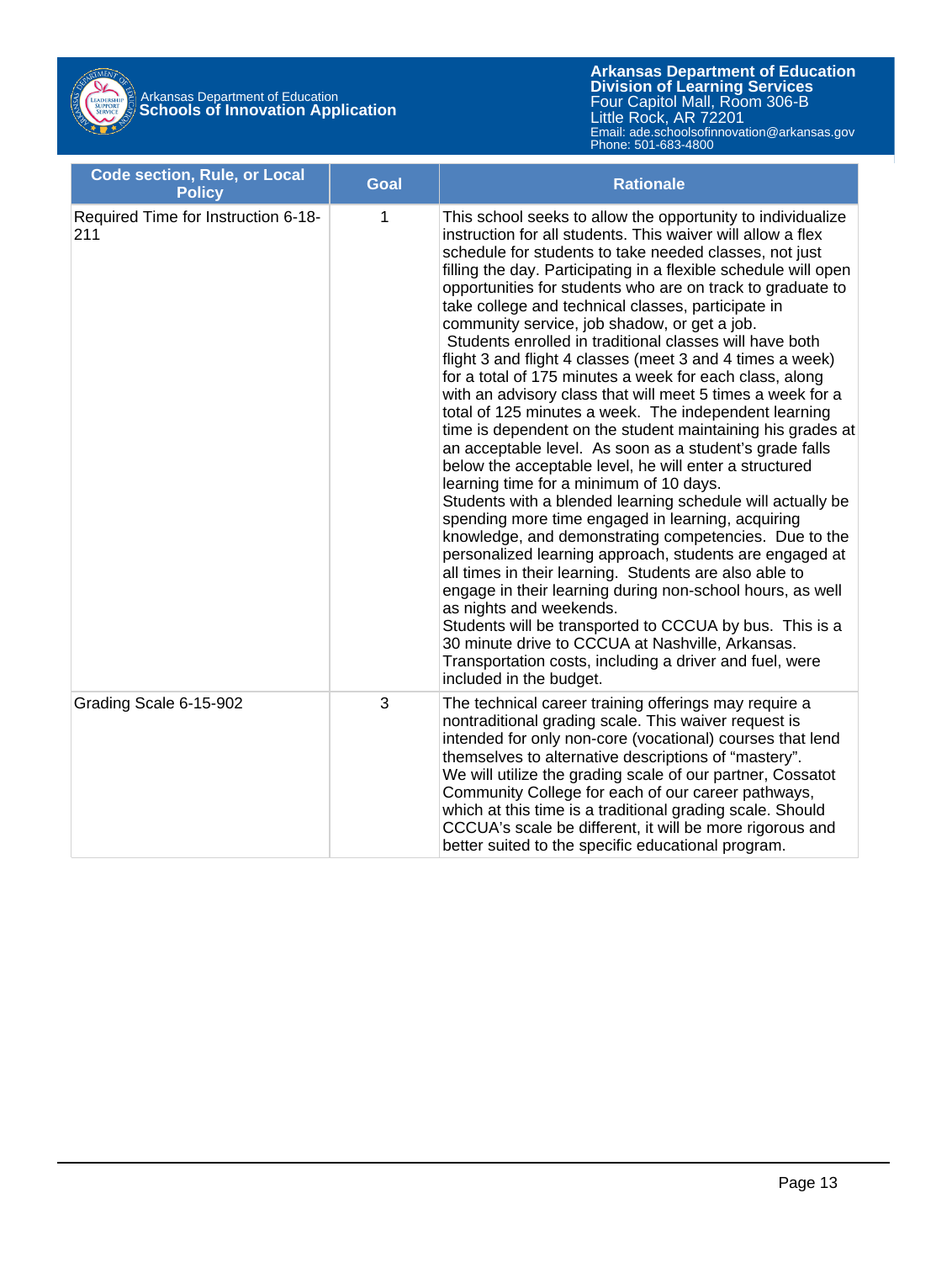

| <b>Code section, Rule, or Local</b><br><b>Policy</b>                                                                          | <b>Goal</b> | <b>Rationale</b>                                                                                                                                                                                                                                                                                                                                                                                                                                                                                                                                                                                                                                                                                                                                                                                                                                                                                                                                                                                                                                                                                                                                                                                                                                                                                                                                                                                                                                                                                                                                                                                                                                                                                                                                                                                                                                                                                                                                                                                                                                                                                                                                                                                                                                                                                                                                                                                                                                                                                                                                                                                                                                                                 |
|-------------------------------------------------------------------------------------------------------------------------------|-------------|----------------------------------------------------------------------------------------------------------------------------------------------------------------------------------------------------------------------------------------------------------------------------------------------------------------------------------------------------------------------------------------------------------------------------------------------------------------------------------------------------------------------------------------------------------------------------------------------------------------------------------------------------------------------------------------------------------------------------------------------------------------------------------------------------------------------------------------------------------------------------------------------------------------------------------------------------------------------------------------------------------------------------------------------------------------------------------------------------------------------------------------------------------------------------------------------------------------------------------------------------------------------------------------------------------------------------------------------------------------------------------------------------------------------------------------------------------------------------------------------------------------------------------------------------------------------------------------------------------------------------------------------------------------------------------------------------------------------------------------------------------------------------------------------------------------------------------------------------------------------------------------------------------------------------------------------------------------------------------------------------------------------------------------------------------------------------------------------------------------------------------------------------------------------------------------------------------------------------------------------------------------------------------------------------------------------------------------------------------------------------------------------------------------------------------------------------------------------------------------------------------------------------------------------------------------------------------------------------------------------------------------------------------------------------------|
| ADE Rules Governing the<br>Arkansas Mandatory Attendance<br>Requirements for Students in<br><b>Grades Nine Through Twelve</b> | 1           | This school seeks to allow the opportunity to individualize<br>instruction for all students. This waiver will allow a flex<br>schedule for students to take needed classes, not just<br>filling the day. Participating in a flexible schedule will open<br>opportunities for students who are on track to graduate to<br>take college and technical classes, participate in<br>community service, job shadow, or get a job.<br>Students enrolled in traditional classes will have both<br>flight 3 and flight 4 classes (meets 3 and 4 times a week)<br>for a total of 175 minutes a week for each class, along<br>with an advisory class that will meet 5 times a week for a<br>total of 125 minutes a week. The independent learning<br>time is dependent on the student maintaining his grades at<br>an acceptable level. As soon as a student's grade falls<br>below the acceptable level, he will enter a structured<br>learning time for a minimum of 10 days.<br>Students with a blended learning schedule will actually be<br>spending more time engaged in learning, acquiring<br>knowledge, and demonstrating competencies. Due to the<br>personalized learning approach, students are engaged at<br>all times in their learning. Students are also able to<br>engage in their learning during non-school hours, as well<br>as nights and weekends.<br>Students will be transported to CCCUA by bus. This is a<br>30 minute drive to CCCUA at Nashville, Arkansas.<br>Transportation costs, including a driver and fuel, were<br>included in the budget.<br>Opportunities for digital course delivery designed for self-<br>paced learning could find students mastering course<br>content in less than 120 clock hours. If mastery is<br>determined, students would advance on to the next course<br>in their personalized success plan. This waiver request is<br>in relation to 'seat time', not graduation requirements. All<br>applicable course frameworks and standards will be fully<br>adhered to and taught. The independent learning time is<br>dependent on the student maintaining his grades at an<br>acceptable level. As soon as a student's grade falls below<br>the acceptable level, he will enter a structured learning<br>time for a minimum of 10 days.<br>Students with a blended learning schedule will actually be<br>spending more time engaged in learning, acquiring<br>knowledge, and demonstrating competencies. Due to the<br>personalized learning approach, students are engaged at<br>all times in their learning. Students are also able to<br>engage in their learning during non-school hours, as well<br>as nights and weekends. |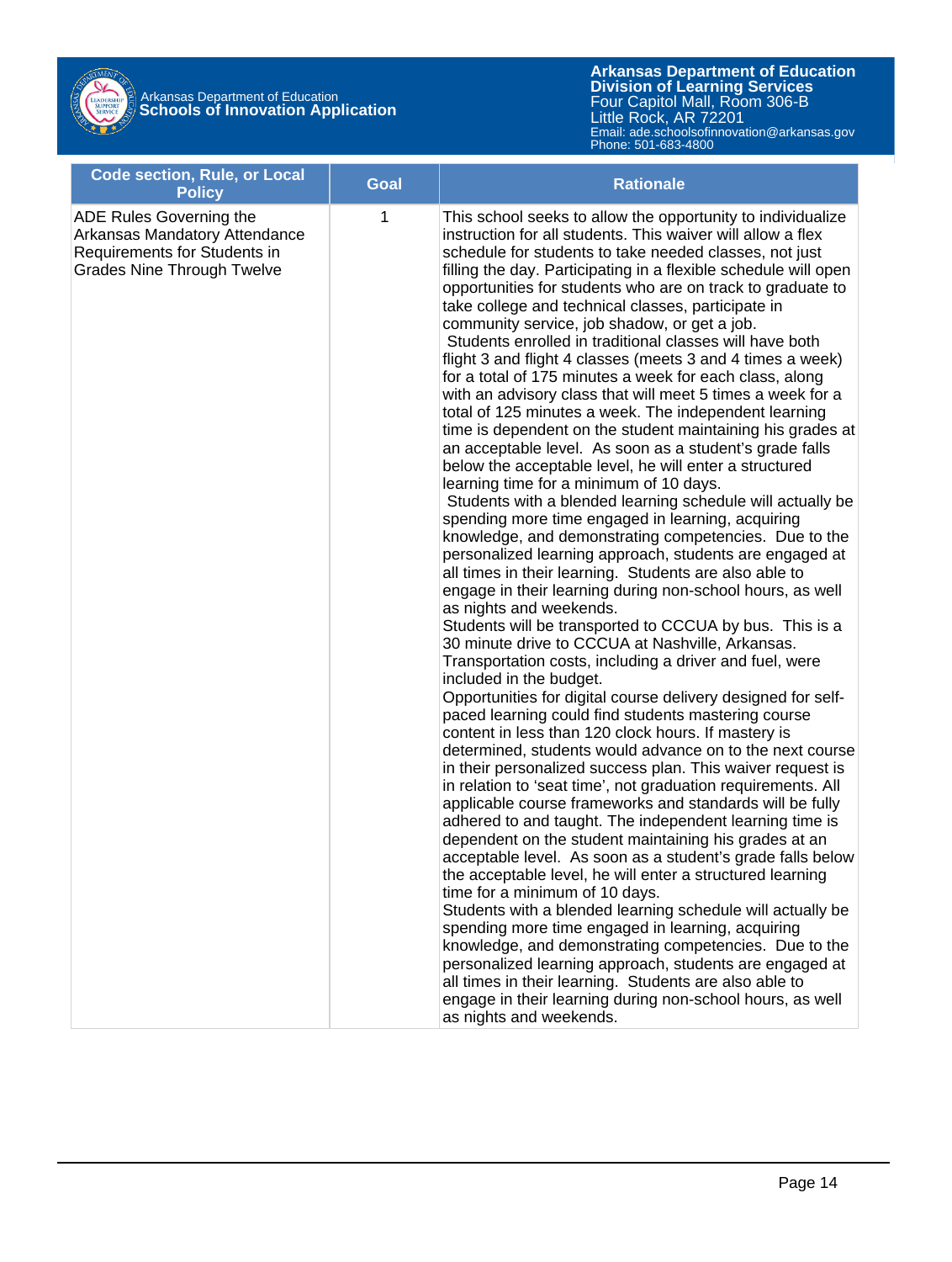

| <b>Code section, Rule, or Local</b><br><b>Policy</b>        | <b>Goal</b> | <b>Rationale</b>                                                                                                                                                                                                                                                                                                                                                                                                                                                                                                                      |
|-------------------------------------------------------------|-------------|---------------------------------------------------------------------------------------------------------------------------------------------------------------------------------------------------------------------------------------------------------------------------------------------------------------------------------------------------------------------------------------------------------------------------------------------------------------------------------------------------------------------------------------|
| <b>ADE</b> Rules Governing Educator<br>Licensure            | 3           | In an effort to prepare students to be both college and<br>career ready, the district requests the ability to employ<br>instructors, with specialized skills and abilities, to teach<br>career education classes, on a limited basis. This request<br>is driven by the difficulty of obtaining licensed employees<br>in certain trade and vocational career offerings.                                                                                                                                                                |
| <b>ADE Rules Governing Uniform</b><br><b>Grading Scales</b> | 3           | The technical career training offerings may require a<br>nontraditional grading scale. This waiver request is<br>intended for only non-core (vocational) courses that lend<br>themselves to alternative descriptions of "mastery".<br>We will utilize the grading scale of our partner, Cossatot<br>Community College for each of our career pathways,<br>which at this time is a traditional grading scale. Should<br>CCCUA's scale be different, it will be more rigorous and<br>better suited to the specific educational program. |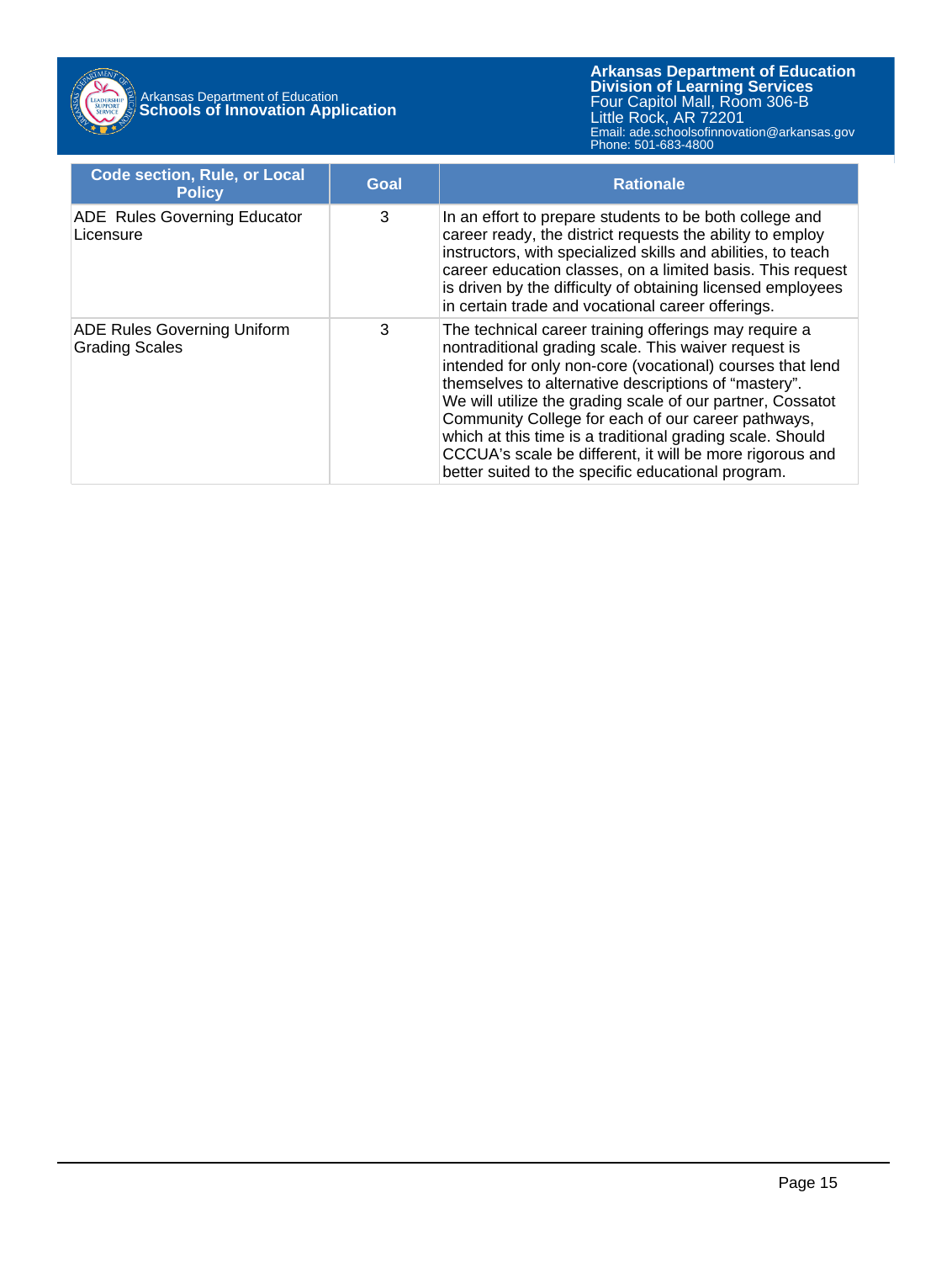

### **Council of Innovation**

District:

School:

Minority at School 7.00%

| <b>Council Member Name</b> | <b>Representative Group</b> | <b>Minority</b> | <b>Position</b> | <b>Date Elected</b> |
|----------------------------|-----------------------------|-----------------|-----------------|---------------------|
| B.J. Applegate             | Principal                   | N               | Chair           | 1/5/2016            |
| Kayla Caldwell             | Teacher                     | N               | member          | 1/5/2016            |
| Quin Johnson               | Teacher                     | $\mathsf{N}$    | member          | 1/5/2016            |
| Laura Mack                 | Teacher                     | $\mathsf{N}$    | vice-chair      | 1/5/2016            |
| Linda Madsen               | Teacher                     | $\mathsf{N}$    | member          | 1/5/2016            |
| Amanda Minton              | Teacher                     | $\mathsf{N}$    | member          | 1/5/2016            |
| <b>Brian Mount</b>         | Teacher                     | $\mathsf{N}$    | member          | 1/5/2016            |
| <b>Brandi Tolleson</b>     | Teacher                     | $\mathsf{N}$    | member          | 1/5/2016            |
| Jeannie York               | Teacher                     | N               | member          | 1/5/2016            |
| Vicki Herring              | Classified                  | $\mathsf{N}$    | member          | 1/5/2016            |
| Denise Whisenhunt          | Classified                  | $\mathsf{N}$    | member          | 1/5/2016            |
| Sandra Garrett             | Parent                      | $\mathsf{N}$    | member          | 1/5/2016            |
| Kelly Dodson               | Parent                      | $\mathsf{N}$    | member          | 1/5/2016            |
| Student 1                  | <b>Student</b>              | $\mathsf{N}$    | member          | 1/12/2016           |
| Student 2                  | <b>Student</b>              | $\mathsf{N}$    | member          | 1/12/2016           |
| Student 3                  | <b>Student</b>              | N               | member          | 1/12/2016           |
| Student 4                  | <b>Student</b>              | $\mathsf{N}$    | member          | 1/12/2016           |
| Student 5                  | <b>Student</b>              | $\mathsf{N}$    | member          | 1/12/2016           |
| Dwight Mack                | community member            | $\mathsf{N}$    | member          | 1/5/2016            |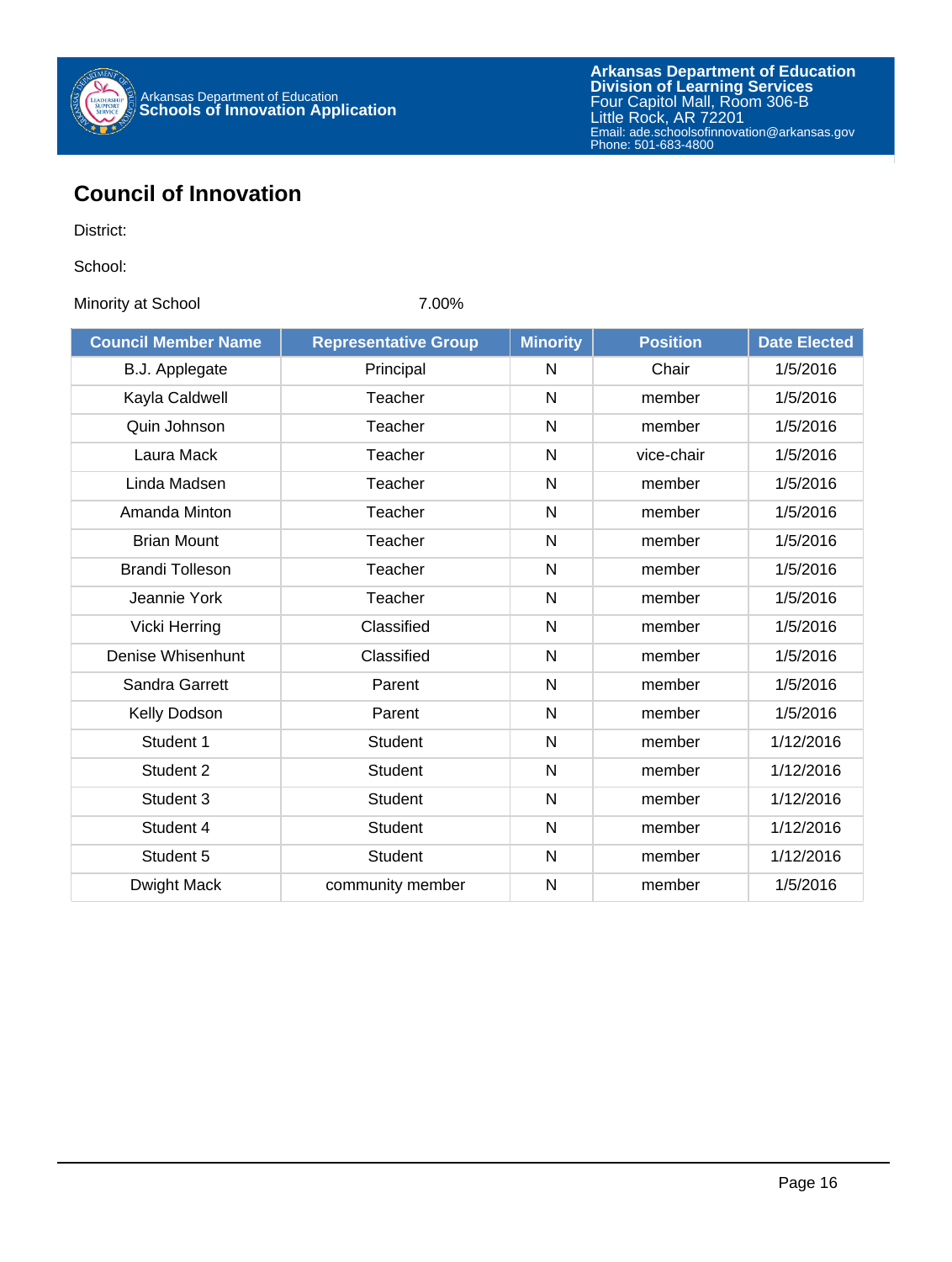

### **Shared Leadership**

| <b>Meeting</b><br><b>Date</b> | <b>Meeting</b><br><b>Purpose</b>                                   | No. of<br><b>Teachers</b><br><b>Present</b> | No. of<br><b>School</b><br><b>Staff</b><br><b>Present</b> | No. of<br><b>Parents</b><br><b>Present</b> | No. of<br><b>Community</b><br><b>Members</b><br><b>Present</b> | No. of<br><b>Students</b><br><b>Present</b> | <b>Meeting</b><br><b>Outcome/</b><br><b>Planned Next</b><br><b>Steps</b>                                                                  |
|-------------------------------|--------------------------------------------------------------------|---------------------------------------------|-----------------------------------------------------------|--------------------------------------------|----------------------------------------------------------------|---------------------------------------------|-------------------------------------------------------------------------------------------------------------------------------------------|
| 9/23/2015                     | PLC-Above<br>and Beyond<br>the Core<br>professional<br>development | $\overline{2}$                              | $\overline{2}$                                            | 1                                          | $\Omega$                                                       | $\mathbf 0$                                 | overview of<br>school of<br>innovation and<br>decision to<br>pursue                                                                       |
| 1/14/2016                     | <b>School Board</b><br>Meeting                                     | $6\phantom{1}$                              | $\mathbf{1}$                                              | 5                                          | $\mathbf{1}$                                                   | $\mathbf 0$                                 | Presented to<br>board<br>information<br>gathered so far<br>and and rough<br>plans of what<br>we would like<br>to do here in<br>our school |
| 1/22/2016                     | Council<br>meeting                                                 | 5                                           | $\overline{\mathbf{4}}$                                   | 3                                          | $\mathbf{1}$                                                   | $\mathbf 0$                                 | Meeting with<br>plan to be<br>presented to<br>the school<br>board                                                                         |
| 1/22/2016                     | Council<br>Meeting                                                 | 5                                           | $\overline{4}$                                            | 3                                          | $\mathbf{1}$                                                   | $\mathbf 0$                                 | Meeting<br>worked on plan<br>to submit to<br>the school<br>board                                                                          |
| 1/22/2016                     | Council<br>Meeting                                                 | 5                                           | $\overline{\mathbf{4}}$                                   | 3                                          | $\mathbf{1}$                                                   | $\mathbf{1}$                                | Meeting to go<br>over plan to<br>submit to the<br>school board                                                                            |
| 1/22/2016                     | Council<br>Meeting                                                 | 5                                           | $\overline{4}$                                            | 3                                          | $\mathbf{1}$                                                   | 1                                           | Meeting to go<br>over plan to<br>submit to the<br>school board                                                                            |
| 1/22/2016                     | SS                                                                 | $\boldsymbol{0}$                            | $\mathbf 0$                                               | $\mathbf 0$                                | $\mathbf 0$                                                    | $\mathbf 0$                                 | <b>XXX</b>                                                                                                                                |
| 1/25/2016                     | Meeting with<br><b>CCCUA</b>                                       | 5                                           | $\mathbf{1}$                                              | $\mathbf{1}$                               | $\overline{2}$                                                 | $\mathbf 0$                                 | Meeting with<br>CCCUA on our<br>campus about<br>scheduling<br>options                                                                     |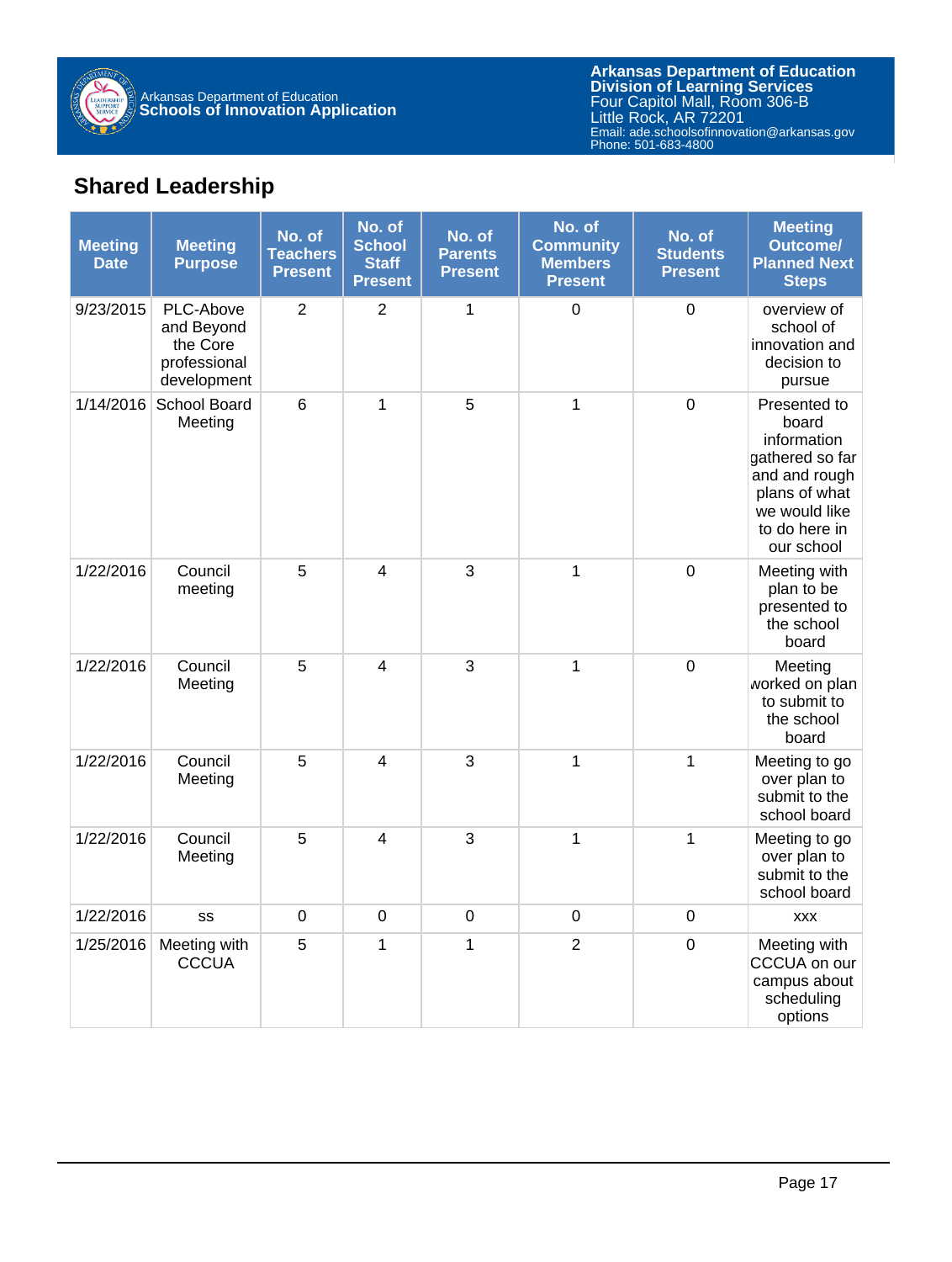

| <b>Meeting</b><br><b>Date</b> | <b>Meeting</b><br><b>Purpose</b>         | No. of<br><b>Teachers</b><br><b>Present</b> | No. of<br><b>School</b><br><b>Staff</b><br><b>Present</b> | No. of<br><b>Parents</b><br><b>Present</b> | No. of<br><b>Community</b><br><b>Members</b><br><b>Present</b> | No. of<br><b>Students</b><br><b>Present</b> | <b>Meeting</b><br><b>Outcome/</b><br><b>Planned Next</b><br><b>Steps</b>                                                                                                                                                                                                                      |
|-------------------------------|------------------------------------------|---------------------------------------------|-----------------------------------------------------------|--------------------------------------------|----------------------------------------------------------------|---------------------------------------------|-----------------------------------------------------------------------------------------------------------------------------------------------------------------------------------------------------------------------------------------------------------------------------------------------|
| 1/25/2016                     | Meeting with<br><b>CCCUA</b>             | 5                                           | 1                                                         | $\pmb{0}$                                  | 2                                                              | $\boldsymbol{0}$                            | Meeting with<br>CCCUA on our<br>campus about<br>scheduling<br>options                                                                                                                                                                                                                         |
| 3/25/2016                     | 444 -- "                                 | $\pmb{0}$                                   | $\mathbf 0$                                               | $\mathbf 0$                                | $\mathbf 0$                                                    | $\mathbf 0$                                 | kk                                                                                                                                                                                                                                                                                            |
| 3/14/2016                     | jj                                       | $\pmb{0}$                                   | $\mathbf 0$                                               | $\pmb{0}$                                  | $\boldsymbol{0}$                                               | $\boldsymbol{0}$                            | jjj                                                                                                                                                                                                                                                                                           |
| 1/25/2016                     | <b>School Board</b><br>Meeting           | $\,6$                                       | $\mathbf 0$                                               | $\,6$                                      | $\mathbf 1$                                                    | 1                                           | <b>School Board</b><br>meeting to<br>approve the<br>plan                                                                                                                                                                                                                                      |
| 1/28/2016                     | Council<br>Meeting                       | 3                                           | $\overline{2}$                                            | $\mathsf 0$                                | $\mathbf 0$                                                    | $\mathbf 0$                                 | Collaboration<br>on slogan and<br>advisory class<br>name                                                                                                                                                                                                                                      |
| 2/3/2016                      | Council/Leade<br>rship Meeting           | 11                                          | 1                                                         | 1                                          | $\mathbf 0$                                                    | $\mathbf 0$                                 | A draft of the<br>school of<br>innovation plan<br>was presented.<br>The advisory<br>class was<br>discussed,<br>along with how<br>to implement it.<br>Safety was<br>discussed,<br>especially how<br>to account for<br>all students<br>with the flex<br>schedule.<br>Plans to<br>research this. |
|                               | 2/24/2016 Council/Leade<br>rship Meeting | 9                                           | $\overline{2}$                                            | 4                                          | 1                                                              | 1                                           | Meeting to<br>work on<br>diagnostic<br>analysis of<br>school and<br>work on the<br>professional<br>development<br>scope for the<br>plan of<br>innovation                                                                                                                                      |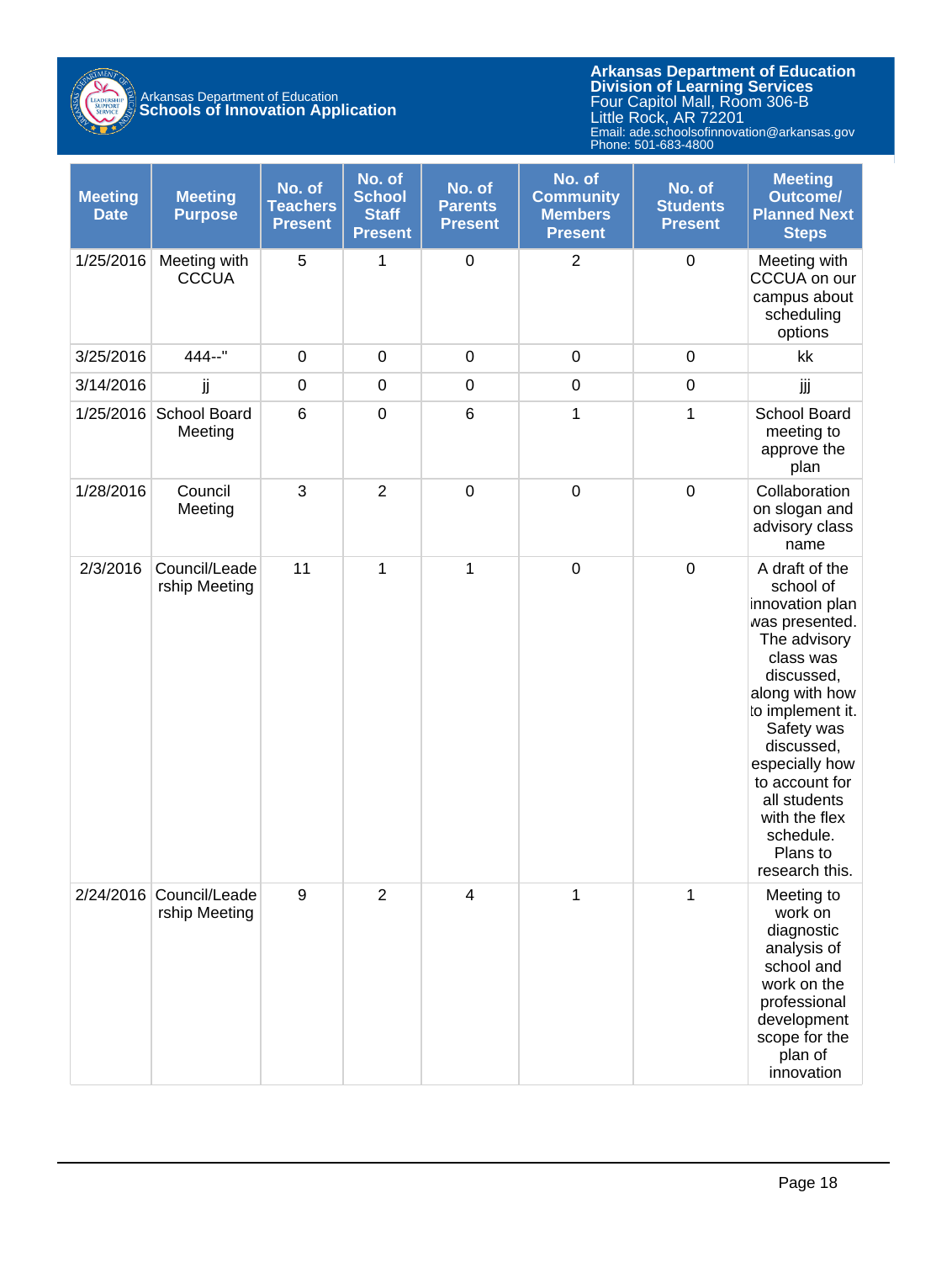

| <b>Meeting</b><br><b>Date</b> | <b>Meeting</b><br><b>Purpose</b>       | No. of<br><b>Teachers</b><br><b>Present</b> | No. of<br><b>School</b><br><b>Staff</b><br><b>Present</b> | No. of<br><b>Parents</b><br><b>Present</b> | No. of<br><b>Community</b><br><b>Members</b><br><b>Present</b> | No. of<br><b>Students</b><br><b>Present</b> | <b>Meeting</b><br><b>Outcome/</b><br><b>Planned Next</b><br><b>Steps</b>                                                                                    |
|-------------------------------|----------------------------------------|---------------------------------------------|-----------------------------------------------------------|--------------------------------------------|----------------------------------------------------------------|---------------------------------------------|-------------------------------------------------------------------------------------------------------------------------------------------------------------|
| 1/14/2016                     | Meeting with<br><b>CCCUA</b>           | 1                                           | $\overline{2}$                                            | $\boldsymbol{0}$                           | 8                                                              | $\boldsymbol{0}$                            | meeting to<br>verify options<br>with the<br>community<br>college and<br>formalize a<br>partnership                                                          |
| 11/5/2015                     | <b>ADE Focus</b><br>School<br>Training | 1                                           | 1                                                         | $\mathbf 0$                                | $\mathbf 0$                                                    | $\boldsymbol{0}$                            | school of<br>innovation<br>ideas<br>discussed at<br>meeting                                                                                                 |
| 11/19/201<br>5                | Curriculum<br>Cabinet<br>Meeting       | $\mathbf 0$                                 | 1                                                         | $\mathbf 0$                                | $\mathbf 0$                                                    | $\mathbf 0$                                 | There was a<br>discussion on<br>how society<br>has changed<br>and education<br>must change<br>too. Pea<br>Ridge was<br>given as an<br>example of<br>change. |
| 1/6/2016                      | <b>PTCO</b><br>meeting                 | $\mathbf{1}$                                | $\mathbf 0$                                               | 9                                          | $\mathbf 0$                                                    | $\mathbf 0$                                 | elected school<br>of innovation<br>council<br>members                                                                                                       |
| 1/11/2016                     | Pea Ridge<br>visit                     | $\overline{2}$                              | 3                                                         | $\boldsymbol{0}$                           | $\mathbf 0$                                                    | $\boldsymbol{0}$                            | start planning                                                                                                                                              |
| 1/12/2016                     | Council<br>meeting                     | $\boldsymbol{0}$                            | $\mathbf 0$                                               | $\mathbf 0$                                | $\boldsymbol{0}$                                               | $\boldsymbol{0}$                            | nominates<br>student council<br>officers to<br>serve on<br>council                                                                                          |
| 1/12/2016                     | Council<br>Meeting                     | 1                                           | $\overline{2}$                                            | $\mathbf 0$                                | $\overline{2}$                                                 | $\boldsymbol{0}$                            | plans to<br>contact<br>businesses to<br>see what skills<br>are needed in<br>the workplace                                                                   |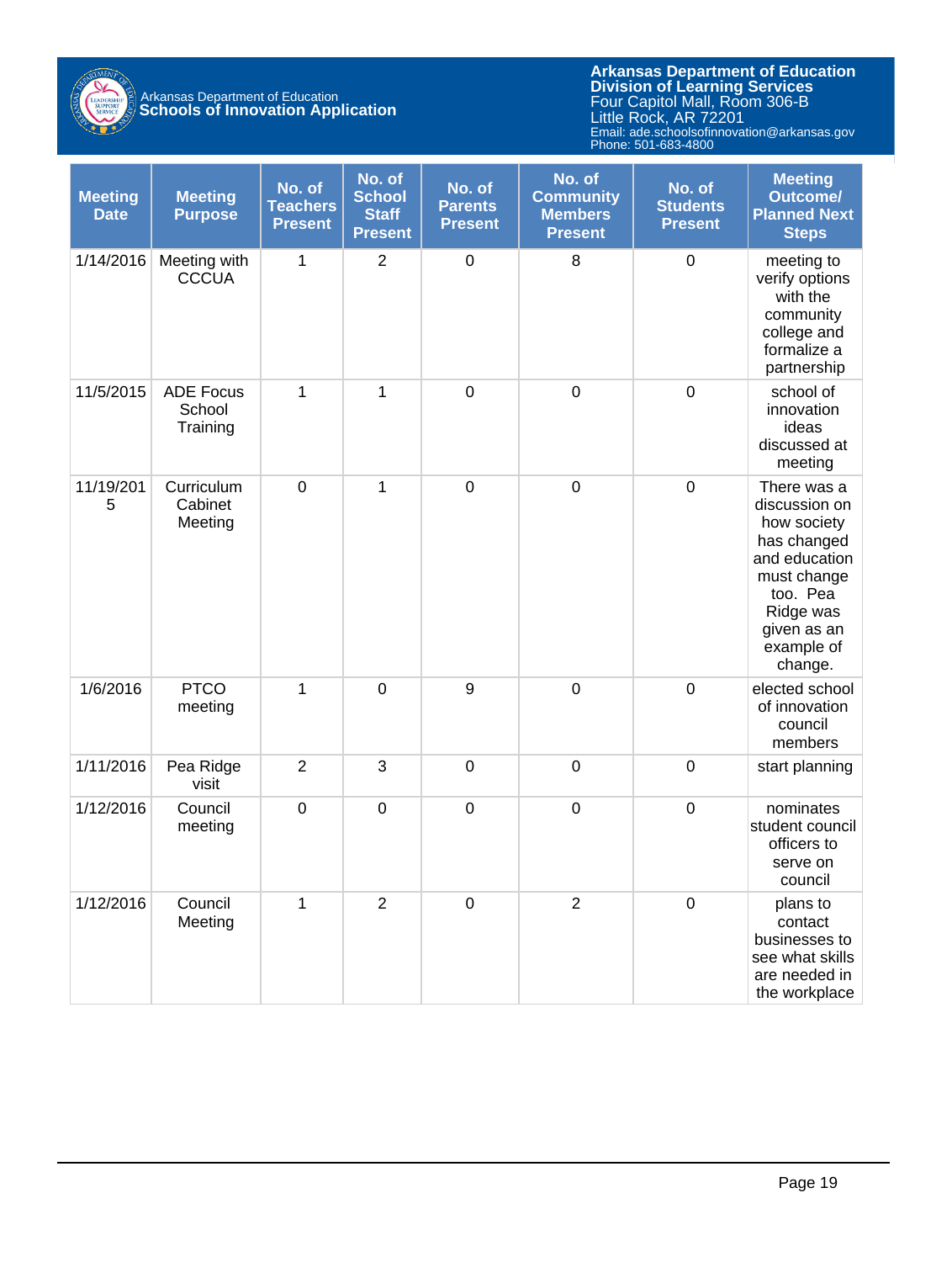

| <b>Meeting</b><br><b>Date</b> | <b>Meeting</b><br><b>Purpose</b>         | No. of<br><b>Teachers</b><br><b>Present</b> | No. of<br><b>School</b><br><b>Staff</b><br><b>Present</b> | No. of<br><b>Parents</b><br><b>Present</b> | No. of<br><b>Community</b><br><b>Members</b><br><b>Present</b> | No. of<br><b>Students</b><br><b>Present</b> | <b>Meeting</b><br><b>Outcome/</b><br><b>Planned Next</b><br><b>Steps</b>                                                                                                             |
|-------------------------------|------------------------------------------|---------------------------------------------|-----------------------------------------------------------|--------------------------------------------|----------------------------------------------------------------|---------------------------------------------|--------------------------------------------------------------------------------------------------------------------------------------------------------------------------------------|
| 11/20/201<br>5                | E-mail<br>corresponden<br>ce             | 1                                           | $\boldsymbol{0}$                                          | $\boldsymbol{0}$                           | $\boldsymbol{0}$                                               | $\boldsymbol{0}$                            | An email was<br>sent to<br>Southwest Ar.<br>Educational<br>Cooperative<br>for more<br>information on<br>Pea Ridge<br><b>High School</b><br>and how their<br>RTI was so<br>effective. |
| 12/15/201<br>5                | Administration<br>meeting                | $\mathbf 0$                                 | 3                                                         | $\mathbf 0$                                | $\boldsymbol{0}$                                               | $\mathbf 0$                                 | meeting<br>planned a visit<br>to Pea Ridge<br><b>High School</b>                                                                                                                     |
| 1/15/2016                     | Council<br>meeting                       | $\mathbf 0$                                 | $\mathbf 0$                                               | $\mathbf 0$                                | $\mathbf 0$                                                    | $\boldsymbol{0}$                            | planning based<br>on information<br>analyzed from<br>local<br>employers,<br>Weyerhaeuser,<br>Pilgrim's Pride,<br>Tyson,<br>Georgia Pacific                                           |
| 1/21/2016                     | 2nd Pea<br>Ridge meeting                 | $\mathbf 0$                                 | $\mathbf 0$                                               | $\mathbf 0$                                | $\boldsymbol{0}$                                               | $\mathbf 0$                                 | high school<br>teachers,<br>community<br>leaders,<br>parents made<br>trip to see Pea<br>Ridge's school                                                                               |
|                               | 3/10/2016 Council/Leade<br>rship Meeting | 8                                           | 1                                                         | 1                                          | $\boldsymbol{0}$                                               | $\mathbf 0$                                 | meeting to<br>continue work<br>on the<br>diagnostic<br>analysis of<br>school and<br>professional<br>development<br>needed; a 3rd<br>Pea Ridge visit<br>planned                       |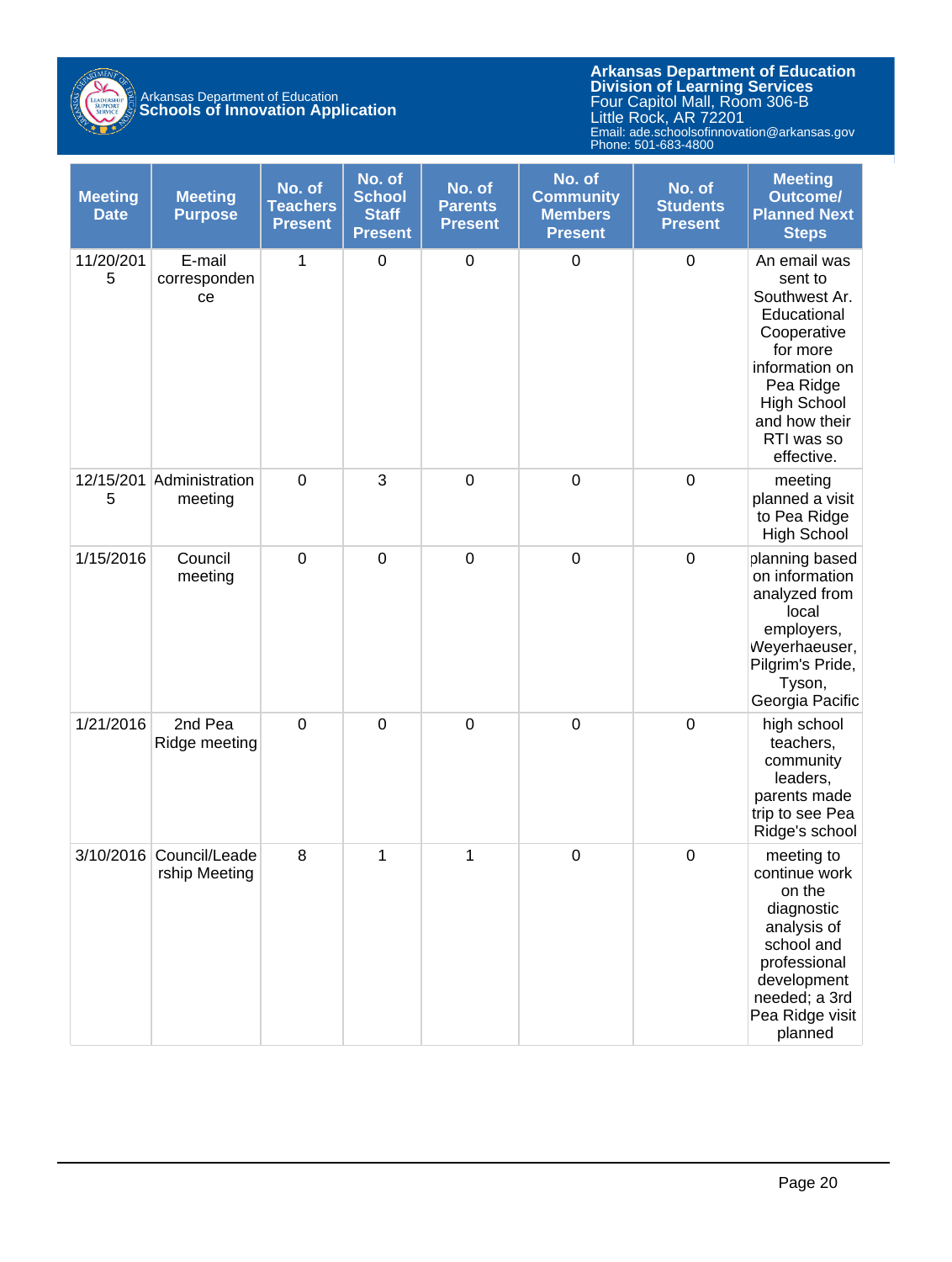

| <b>Meeting</b><br><b>Date</b> | <b>Meeting</b><br><b>Purpose</b> | No. of<br><b>Teachers</b><br><b>Present</b> | No. of<br><b>School</b><br><b>Staff</b><br><b>Present</b> | No. of<br><b>Parents</b><br><b>Present</b> | No. of<br><b>Community</b><br><b>Members</b><br><b>Present</b> | No. of<br><b>Students</b><br><b>Present</b> | <b>Meeting</b><br><b>Outcome/</b><br><b>Planned Next</b><br><b>Steps</b>                                        |
|-------------------------------|----------------------------------|---------------------------------------------|-----------------------------------------------------------|--------------------------------------------|----------------------------------------------------------------|---------------------------------------------|-----------------------------------------------------------------------------------------------------------------|
| 1/6/2016                      | <b>Staff Meeting</b>             | 5                                           | 2                                                         | $\overline{2}$                             | 0                                                              | $\overline{0}$                              | Nominated<br>teachers,<br>classified staff,<br>and community<br>leaders to<br>serve on<br>Council               |
| 4/4/2016                      | Pea Ridge<br>visit               | $\Omega$                                    | $\Omega$                                                  | $\Omega$                                   | $\Omega$                                                       | $\Omega$                                    | 3rd Pea Ridge<br>visit planned<br>for this date for<br>teachers,<br>parents, and<br>student council<br>officers |
| 1/22/2016                     | Council<br>Meeting               | 5                                           | $\overline{4}$                                            | 3                                          | 1                                                              | 1                                           | Meeting to go<br>over plan to<br>submit to the<br>school board                                                  |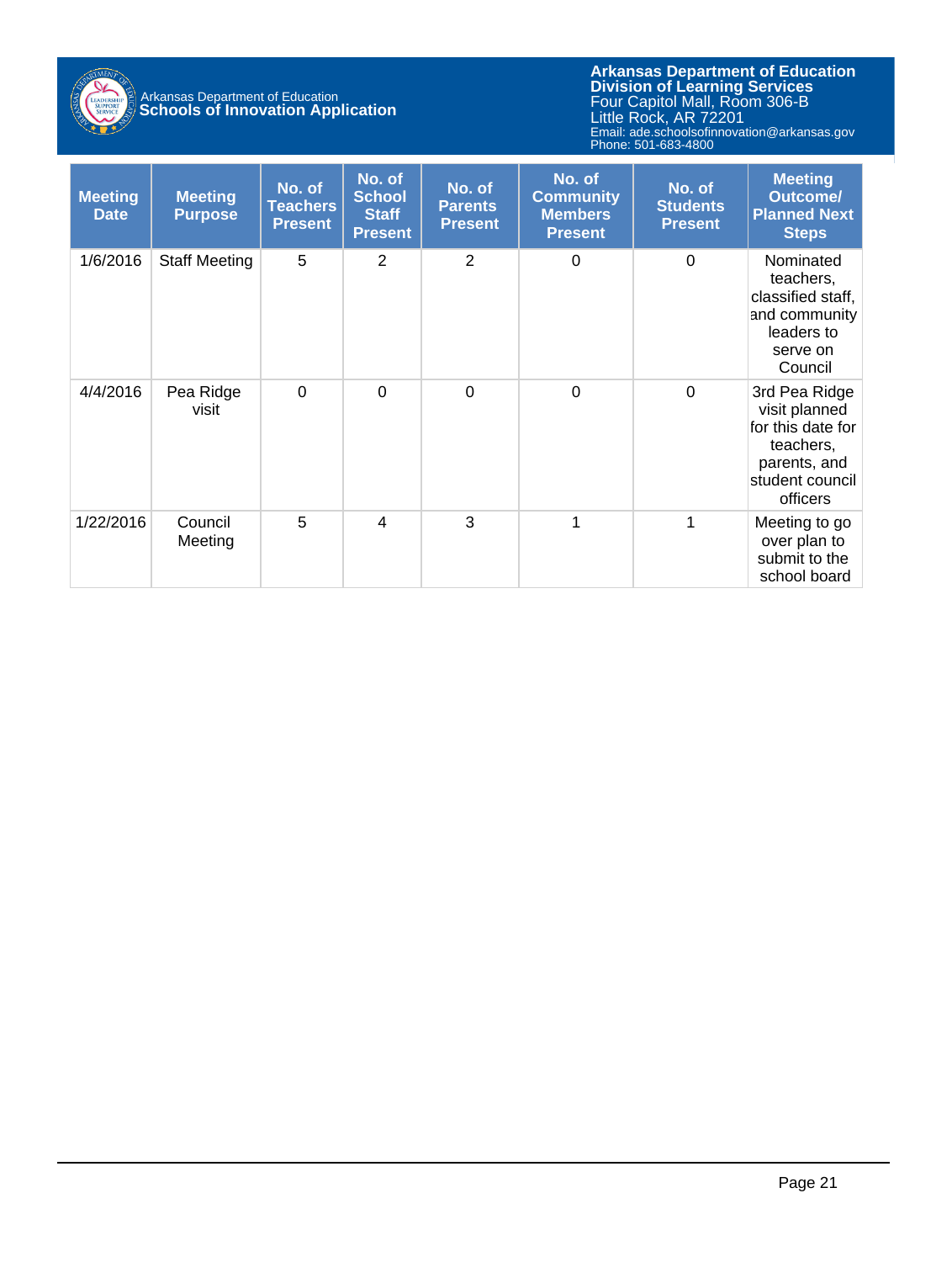

### **Election Results**

| Number of certified and classified on staff:                            | 29       |
|-------------------------------------------------------------------------|----------|
| Number of staff who voted:                                              | 29       |
| Number of staff who voted for proposed Plan:                            | 29       |
| Number of staff who voted against the proposed plan:                    | $\Omega$ |
| Percentage of staff voting in favor of the proposed Plan of Innovation: | 100      |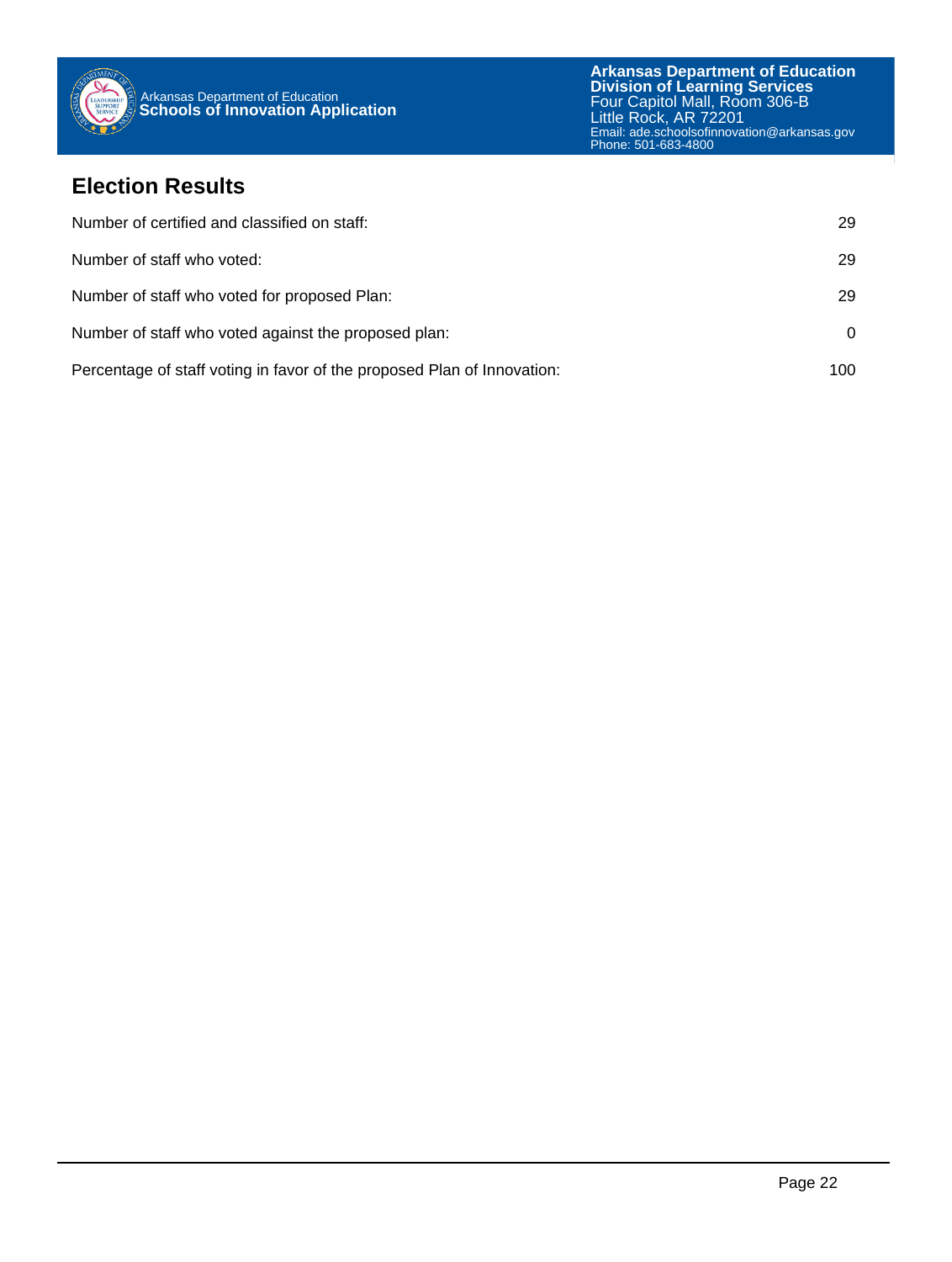

### **Professional Development Scope**

#### Professional Development Plan Part 1

| <b>Date</b> | <b>Audience</b>                                               | <b>Purpose of the Session</b>                                                                                                                                           |
|-------------|---------------------------------------------------------------|-------------------------------------------------------------------------------------------------------------------------------------------------------------------------|
| 1/11/2016   | administrators, teachers                                      | Pea Ridge Tour-to see how they have<br>implemented flex schedule with technical<br>training                                                                             |
| 1/19/2016   | administrators, teachers                                      | conference with Cossatot Community<br>College to share our ideas and find out<br>what is available to us                                                                |
| 1/21/2016   | administrators, teachers, community<br>leader, staff, parents | 2nd Pea Ridge Tour- to see how they are<br>implementing a flex schedule and technical<br>training                                                                       |
| 1/25/2016   | administrators, teachers                                      | meeting with Cossatot Community College-<br>to discuss scheduling                                                                                                       |
| 1/26/2016   | teachers                                                      | KISS Institute for Practical Robotics-<br>professional development to enable<br>educators to teach students to write code                                               |
| 1/27/2016   | teachers                                                      | Above and Beyond the Core literacy<br>regional hub meeting-to facilitate teachers<br>for a better understanding of integrated<br>units and information about ACT Aspire |
| 3/4/2016    | administrators, teachers                                      | IOE Innovation Summit-to gain knowledge<br>about innovations                                                                                                            |

#### Professional Development Plan Part 2

| <b>Date</b> | <b>Audience</b>                                                             | <b>Purpose of the Session</b>                                                                                                                                                                                                                                                                                                                                                                                                                                          |
|-------------|-----------------------------------------------------------------------------|------------------------------------------------------------------------------------------------------------------------------------------------------------------------------------------------------------------------------------------------------------------------------------------------------------------------------------------------------------------------------------------------------------------------------------------------------------------------|
| 4/25/2016   | teachers, administrators, staff,<br>parents, community members,<br>students | Public meeting to familiarize public with the<br>innovative practices that our school plans<br>to incorporate.                                                                                                                                                                                                                                                                                                                                                         |
| 6/6/2016    | administrators, teachers                                                    | No date actually, but still searching for<br>professional development for personalized<br>learning plans                                                                                                                                                                                                                                                                                                                                                               |
| 1/29/2016   | administrators, counselor                                                   | ADE meeting for scheduling using a flex<br>schedule: Implementing the flex schedule<br>will allow extended learning time for core<br>classes and will allow the career pathways<br>to be available to our students. Student<br>achievement will increase in math and<br>literacy, as well as an increase in students<br>participating in the new curriculum options<br>and increase the number of students going<br>to college and/or receiving technical<br>training. |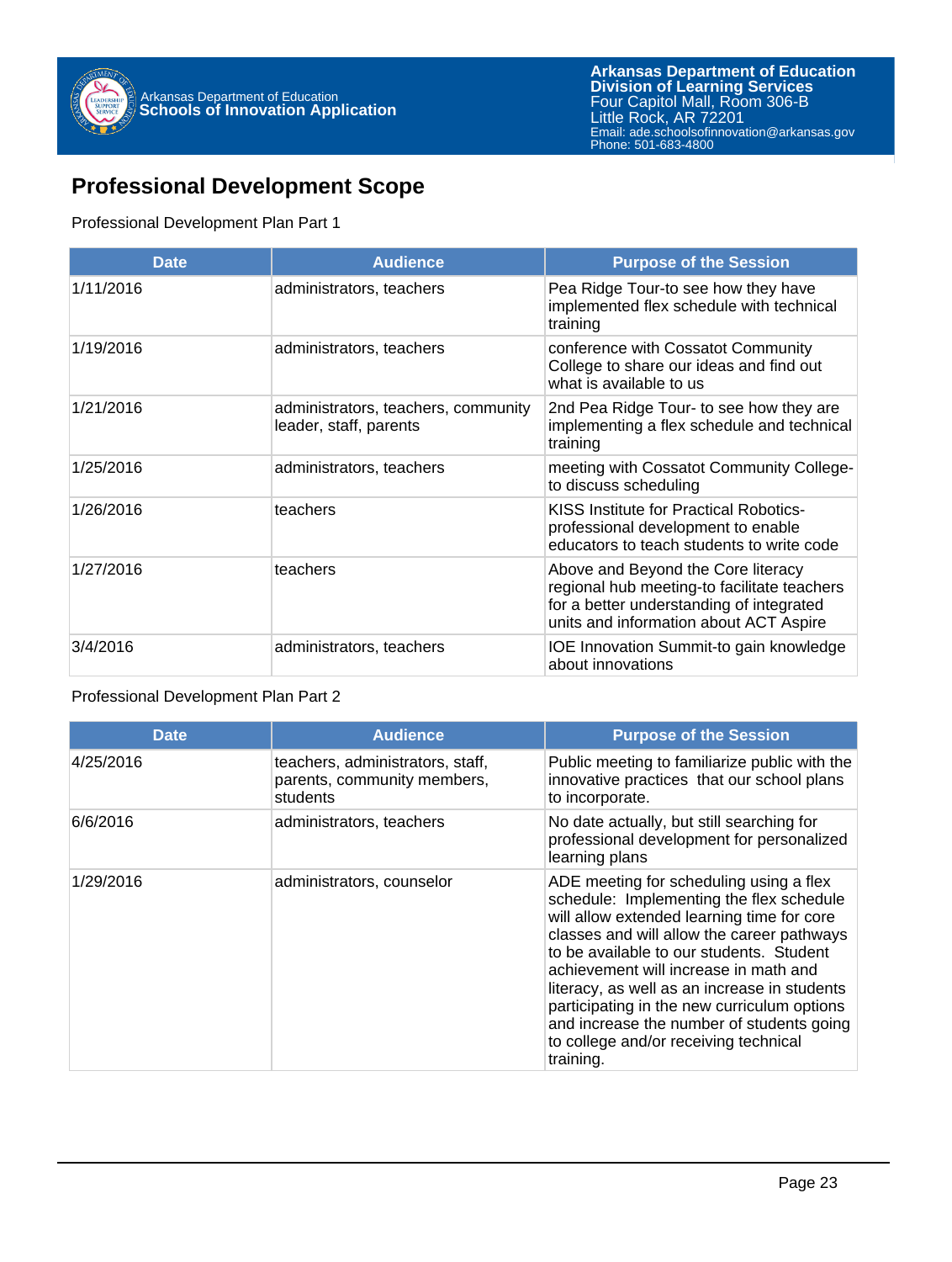

| <b>Date</b> | <b>Audience</b>                                | <b>Purpose of the Session</b>                                                                                                                                                                                                                                                                                                                                                                                                                        |  |  |  |
|-------------|------------------------------------------------|------------------------------------------------------------------------------------------------------------------------------------------------------------------------------------------------------------------------------------------------------------------------------------------------------------------------------------------------------------------------------------------------------------------------------------------------------|--|--|--|
| 3/17/2016   | administrators, teachers                       | Spark Education as recommended by Ken<br>Grover: A customized training and<br>supportive leadership coaching designed to<br>support the implementation of personalized<br>learning. A highly effective leadership team<br>with demonstrated success supports<br>schools as they transform to personalized<br>learning.                                                                                                                               |  |  |  |
| 4/4/2016    | administrators, teachers, parents,<br>students | Teachers, parent, and Student Council<br>members trip to Pea Ridge to view flex<br>schedule in action and see career<br>pathways implementation.                                                                                                                                                                                                                                                                                                     |  |  |  |
| 5/16/2016   | teachers                                       | 7th -8th teacher training for Learning<br>Blade, a free supplemental STEM Career<br>Awareness curriculum through support of<br>Governor Hutchinson's Office, introduces<br>STEM opportunities to students and<br>demonstrates the relevance of academic<br>skills to STEM careers with real-world<br>examples of the use of math and ELA skills<br>in practical situations.                                                                          |  |  |  |
| 5/18/2016   | teachers, students                             | Be Pro Be Proud Initiative-designed to<br>address the skills gap in Arkansas by<br>encouraging our state's younger<br>generations to change the way they think<br>about the skilled professions. No date yet,<br>but we have signed up to host a Workforce<br>Workshop at our school.                                                                                                                                                                |  |  |  |
| 5/6/2016    | parents, students, teachers                    | Parent orientation about the changes in<br>courses and scheduling at our school: with<br>a second parent meeting at the start of<br>school with student, parent, and advisor to<br>create personal success plan                                                                                                                                                                                                                                      |  |  |  |
| 6/2/2016    | teachers                                       | Reality Works: Employability Skills<br>Program group webinar training<br>Through<br>this training opportunity, you will join<br>educators from your school or organization<br>who use the Employability Skills Program<br>for a personalized group webinar training.<br>This two-hour webinar will review<br>fundamentals of the program, including the<br>teacher guide, lesson format, student<br>workbooks, workplace scenario cards and<br>more. |  |  |  |
| 6/28/2016   | administrators, counselor, teachers            | Flex Mod Summit 2016, presented by OIE,<br>breakout sessions on implementing the flex<br>mod schedule. Leadership team will<br>facilitate professional development for all<br>teachers back at school.                                                                                                                                                                                                                                               |  |  |  |